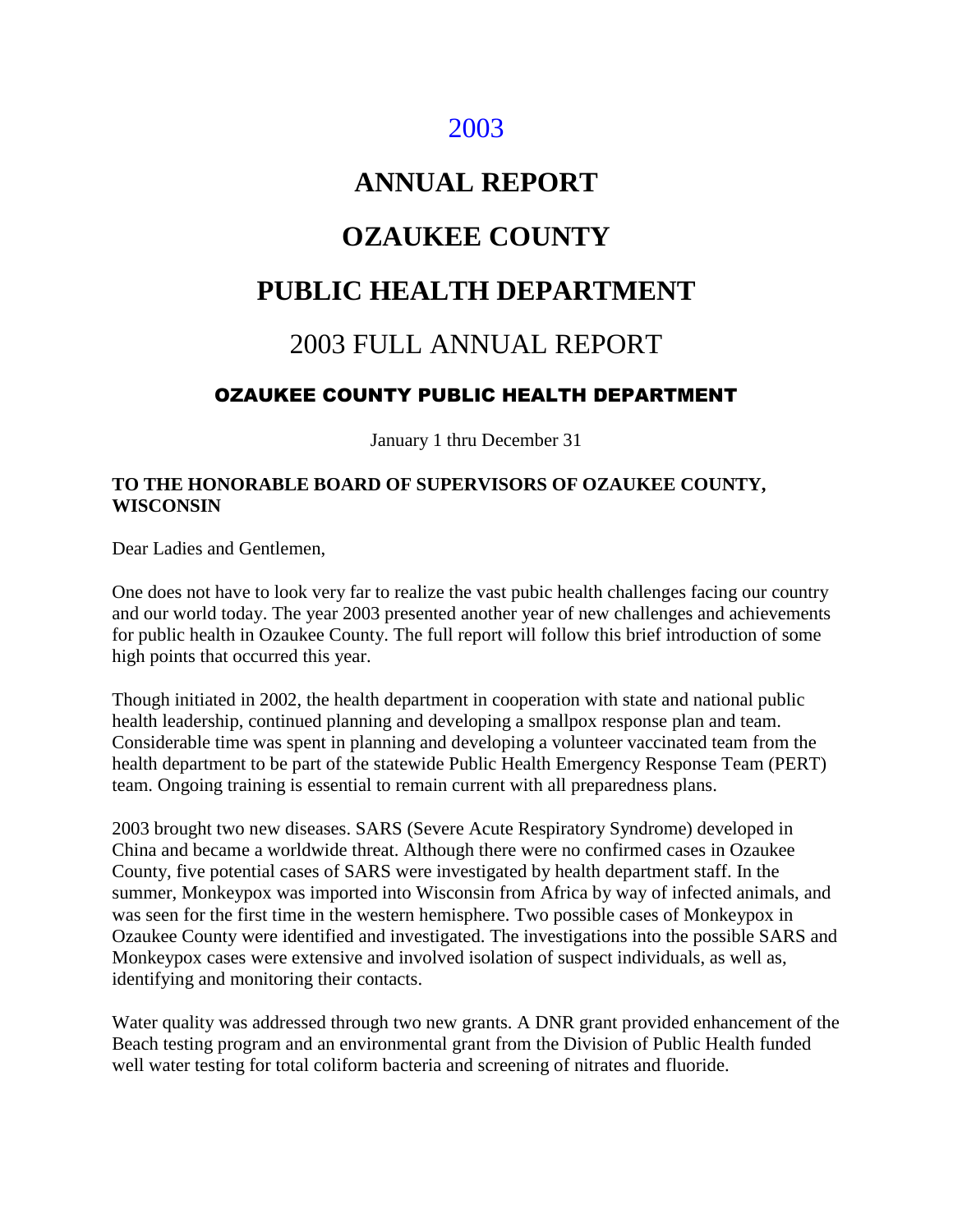Through the consolidated grants the health department addressed three out of the four health priorities determined by the Board of Health from the 2002 community assessment survey.

This was the last year for tobacco funding for the Smoke free Tobacco Coalition formed in 1999. Ozaukee was one of seven health departments in the southeast region to have lost funds.

I want to thank each of the program managers for their contributions to this full report and to recognize all public health staff and members of the Board of Health for their hard work and professionalism working together toward our mission for a healthier and safer Ozaukee County.

This year, each department prepared an Executive Summary. This is located on the Public Health Web page at, [http://www.co.ozaukee.wi.us/PublicHealth/index.html.](http://www.co.ozaukee.wi.us/PublicHealth/index.html) The full reports are posted on the county Web page at [http://www.co.ozaukee.wi.us/AnnualReports/2003/Index.htm.](http://www.co.ozaukee.wi.us/AnnualReports/2003/Index.htm)

The remainder of the report will summarize each of the programs offered through the Public Health Department and accomplishments achieved.

Respectfully submitted,

Glenda S. Madlom, Director / Health Officer

| Index                                          |
|------------------------------------------------|
| <b>MISSION STATEMENT</b>                       |
| COMMUNICABLE DISEASE CONTROL AND INVESTIGATION |
| <b>MATERNAL CHILD HEALTH</b>                   |
| <b>CHRONIC DISEASE AND INJURY PREVENTION</b>   |
| <b>ENVIRONMENTAL HEALTH SERVICES</b>           |
| PUBLIC HEALTH NURSING AND HEALTH PROMOTION     |
| Organizational Chart - Word Doc                |
| <b>EXHIBIT I</b>                               |
| <b>EXHIBIT II</b>                              |
| <b>EXHIBIT III</b>                             |
| <b>EXHIBIT IV</b>                              |

## **OZAUKEE COUNTY PUBLIC HEALTH DEPARTMENT**

## **2003**

#### *BOARD OF HEALTH MEMBERS: HOME HEALTH PROFESSIONAL ADVISORY:*

Kathlyn M. Callen, Chairperson Kathlyn M. Callen, County Board Supervisor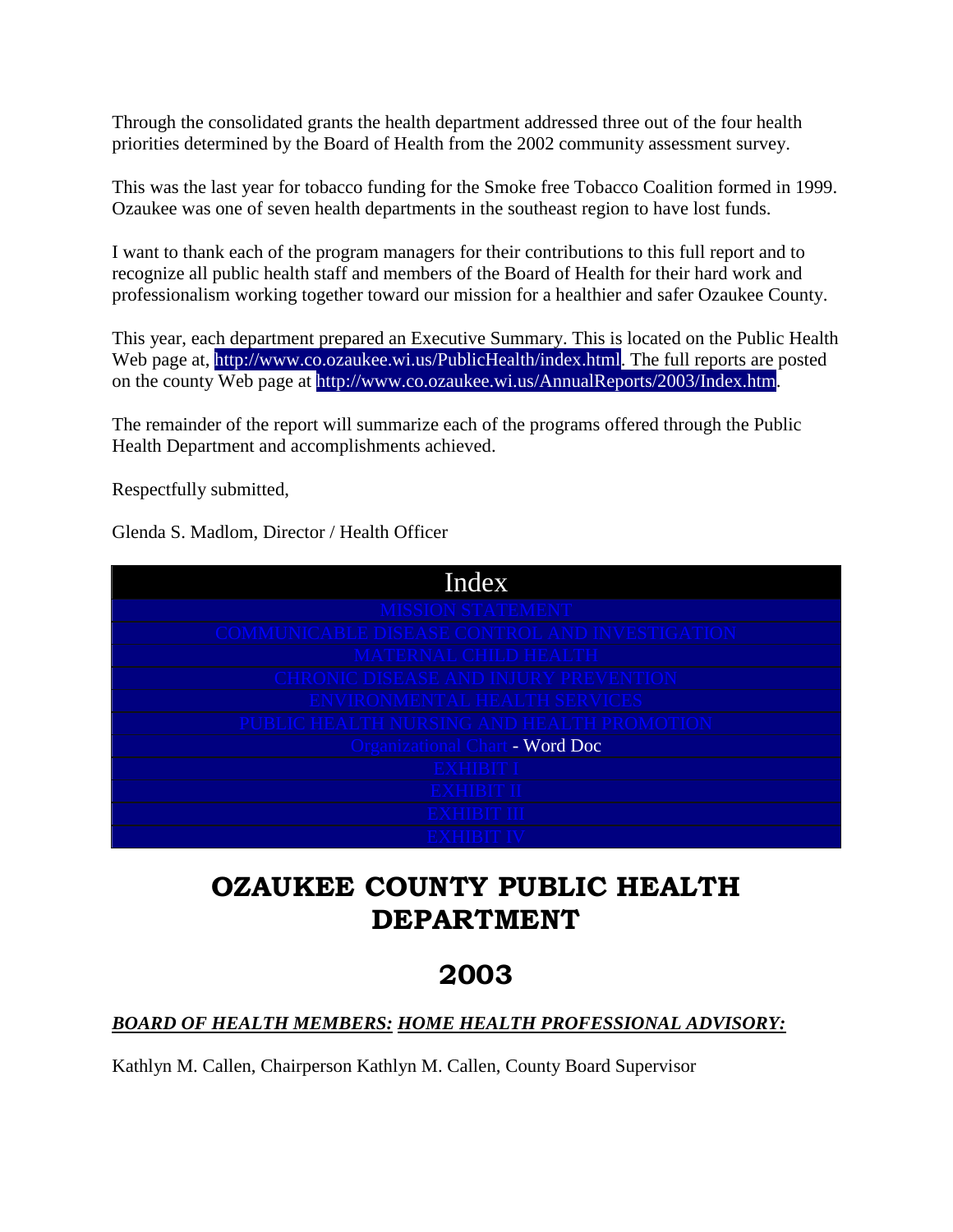Stan T. Kulfan, Vice Chairperson Janis Hayden, SMO, Infection Control

Wanda Davies, County Board Supervisor Frank Peterson, Social Services

Richard Karshna, County Board Supervisor Ralph Luedtke, Lasata Director

Gerald Walker, County Board Supervisor Joan Kojis, Community Programs

Kathy Geracie, Community Representative Sharon A. Gilman, Aging Service Director

Lila Mueller, CMC, BOH Secretary Celestino Perez, MD, Medical Advisor

Grace Peterson, RN, Ph.D. Lou Hefle, Pharmacist (Retired)

Celestino M. Perez, MD, Medical Advisor

#### PUBLIC HEALTH STAFF:

#### **ADMINISTRATION:**

- Glenda S. Madlom, RN, BS, BSN Director / Health Officer
- Mary B. DeLuca, RN, BSN Assistant Director / Deputy Health Officer
- Julie Sauer Administrative Service Coordinator

#### **PUBLIC HEALTH NURSES PROGRAM MANAGEMENT:**

- Kathy Bleau, RN, BSN Communicable Disease
- Peggy Fero, RN, BSN Home Health Care Case Manager
- Caralee Jacque, RN, BSN Immunization Program / Primary Care
- Jeannine Kitzerow, RN, BSN MCH / Scoliosis / Pre-K Screenings / CSHCN\*\*
- Jan Koppen, RN, BSN Flu/Pneumonia/Hepatitis B / MCH
- Diana Noack, RN, BSN Community Assessment, Migrant Health, Lead
- Abbie Povletich, RN, BSN Adult Health Services / MCH
- Vicky Schneider, RN, BSN MCH / Home School Health Services
- Debra Schmidt, RN BSN Prenatal Care Coordination / MCH / P.E.\*\*\*
- Donna Ubbink, RN, BSN Women's Health / Student Nurse
- Joanne Viesselmann, RN, BSN WIC (Women, Infant, and Children)
- Diane Walters, RN, BSN Home Health Care Case Manager
- Daniel Ziegler, R.S. Environmental Health Specialist, Lead
- Scott Vesely, R.S. Environmental Health Specialist

#### **CERICAL STAFF: HOME HEALTH:**

- Marsha Ingamells Office Assistant Bonnie Penkwitz Home Health Aide
- Mary Johnson Account Clerk Leann Tucker Home Health Aide
- Marilynn Martin School Health Technician Tonya Zander Home Health Aide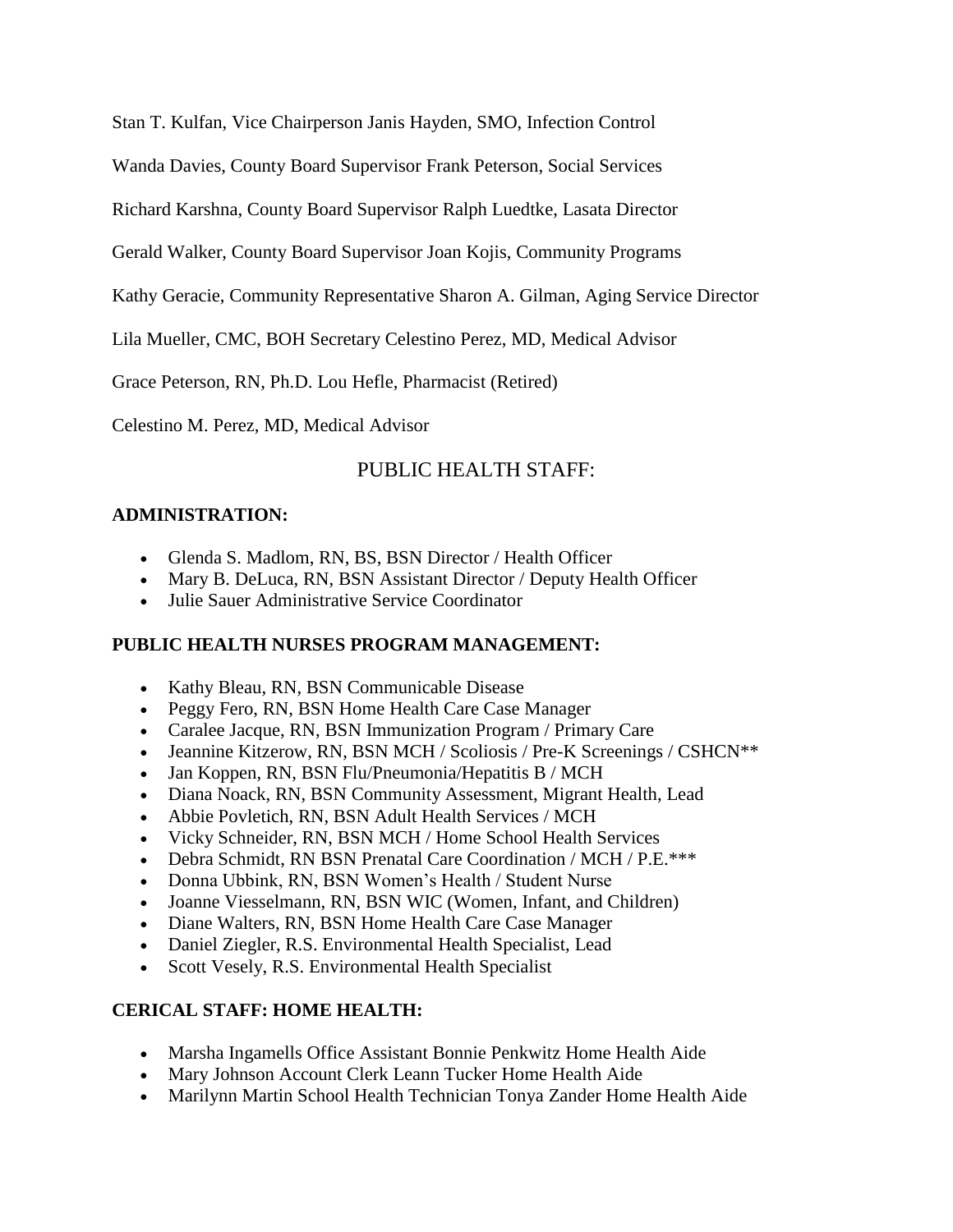- Wendy Schwab Office Assistant Lori Schmidt Home Health Aide
- Cindy Kapp Office Assistant / WIC

#### **OTHER:**

Carol Birkeland, WIC Director/Registered Dietician

\*\*CSHCN=Children with Special Health Care needs \*MCH = Maternal Child Health

\*\*\*Presumptive Eligibility

# OZAUKEE COUNTY PUBLIC HEALTH

## **MISSION STATEMENT**

**The mission of the Ozaukee County Public Health Department is to prevent disease and to promote and protect the safety and health of all county residents**

#### **PHILOSOPHY**

**Public Health services with a focus on the entire population include enforcement of health regulations, community health education regarding disease prevention, health promotion and community disease control activities. Services with a focus on sub-populations aim to improve the health status of that population in order to improve the health of all. Public health nurses have expertise in the collaborative interdisciplinary process of assessment, policy development, and assurance activities, as well as health education and evaluation to promote healthy outcomes in a community. Health outcome indices of public health nursing intervention include reductions in family violence, poor pregnancy outcomes, communicable disease, morbidity and premature mortality. Our cost-effective outreach, intervention and care coordination efforts result in disease prevention and health promotion. This is accomplished through managing and facilitating departmental and community efforts for the ongoing assessment of the community's health status, advancing a safe and healthful environment, promoting healthful behavior and providing or arranging for the provision of health services for the early diagnosis and treatment of disease and promoting an improved quality of life.**

**GOALS AND CORE FUNCTIONS OF PUBLIC HEALTH**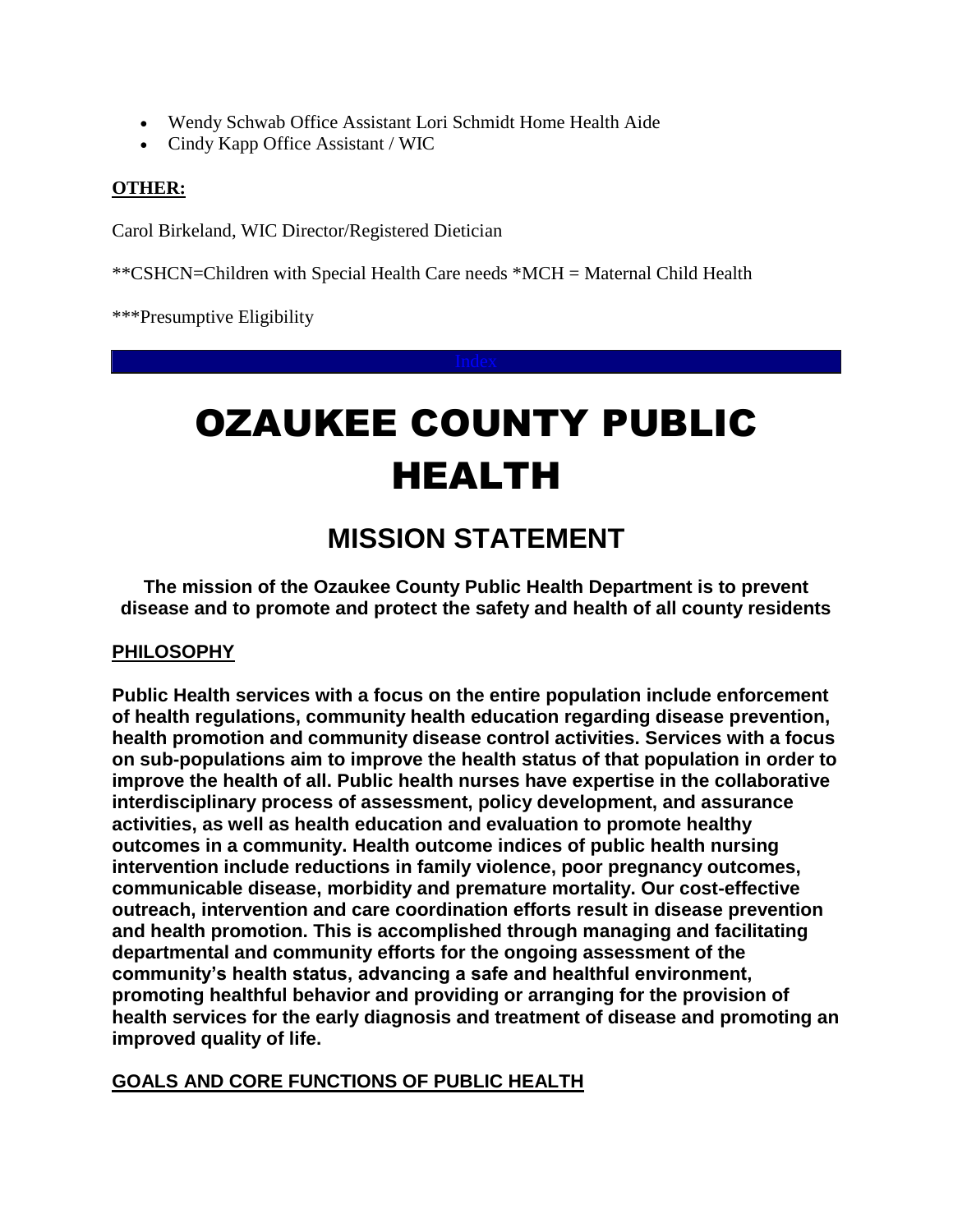**Community ASSESSMENT of health risk factors and disease indicators in the community.**

**Evaluate data to identify risks and patterns of morbidity and mortality.**

**Evaluate health behaviors and patterns that identify potential people at risk.**

**Development of POLICIES to reduce health problems.**

**a. Analyze assessment data to identify potential and actual health problems.**

**b. Collaborate with other community programs / services addressing identified health problems.**

**c. Develop health policies for the needs of children, families, groups and communities.**

**ASSURANCE activities to ensure implementation of policies at the service delivery level.**

**a. Monitor service delivery to achieve targeted health care outcomes.**

**b. Monitor access, utilization and appropriateness of health services for the community,**

**including under-served and targeted populations.**

**c. Participate in systems building needs assessment and other programs to promote positive** 

**health outcomes for the community.**

**Wisconsin Twelve Essential Services for Local Public Health Include:**

 **Monitor health status to identify community health problems.**

 **Diagnose and investigate health problems and health hazards in the community.**

- **Inform, educate and empower people about health issues.**
- **Mobilize community partnerships to identify and solve health problems.**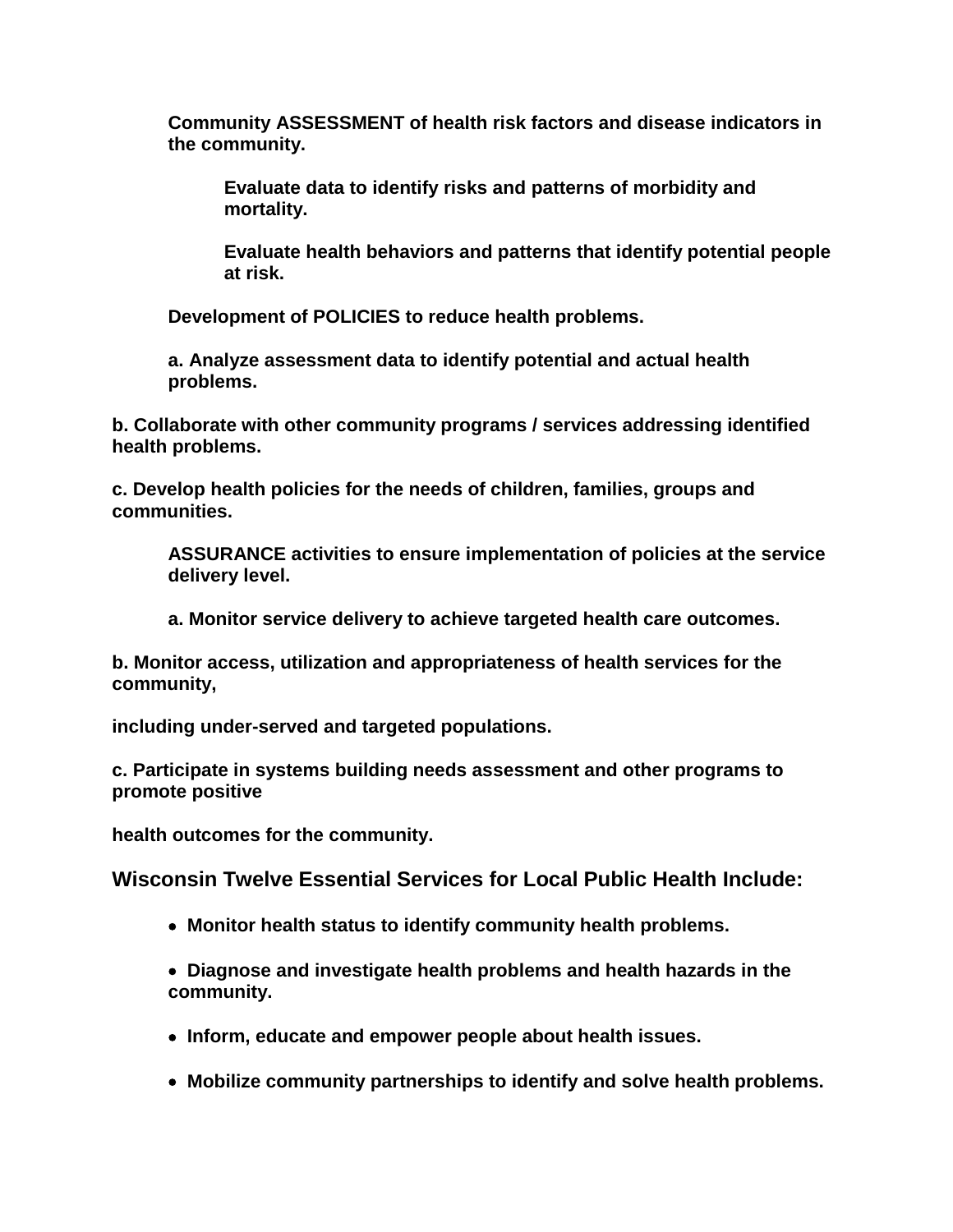**Develop policies and plans that support individuals and community health efforts.**

- **Enforce laws and regulations that protect health and ensure safety.**
- **Link people to needed personal health services.**
- **Assure a diverse and competent public health and personal health care workforce.**
- **Evaluate effectiveness, accessibility, and quality of personal and population-based health services.**
- **Research new insights and innovative solutions to health problems.**
- **Conduct research to seek new insights and innovative solutions to health problems.**
- **Foster the understanding and promotion of social and economic conditions that support good health.**

#### COMMUNICABLE DISEASE CONTROL AND INVESTIGATION

**Chapter 252 of the Wisconsin Statutes and HFS 140 and 145**

**Immunization Program and Clinics:**

**The Meningococcal vaccine was well accepted as one of the newest vaccines offered by the department starting in 2002. In cooperation with area high schools, information letters to promote Meningococcal vaccination for those attending college were disseminated to high school seniors in spring of 2003. The letters and newspaper advertising helped to encourage the vaccination of 103 persons either attending college, traveling to endemic areas or entering the military.**

**Meningococcal disease is a serious bacterial illness and the leading cause of bacterial meningitis in children ages 2–18 years in the United States. Meningitis is an infection of the brain and spinal cord coverings. Meningococcal disease can also cause blood infections.**

**About 2,600 people develop Meningococcal disease each year in the U.S. 10-15% of these people die, in spite of treatment with antibiotics. Of those who survive**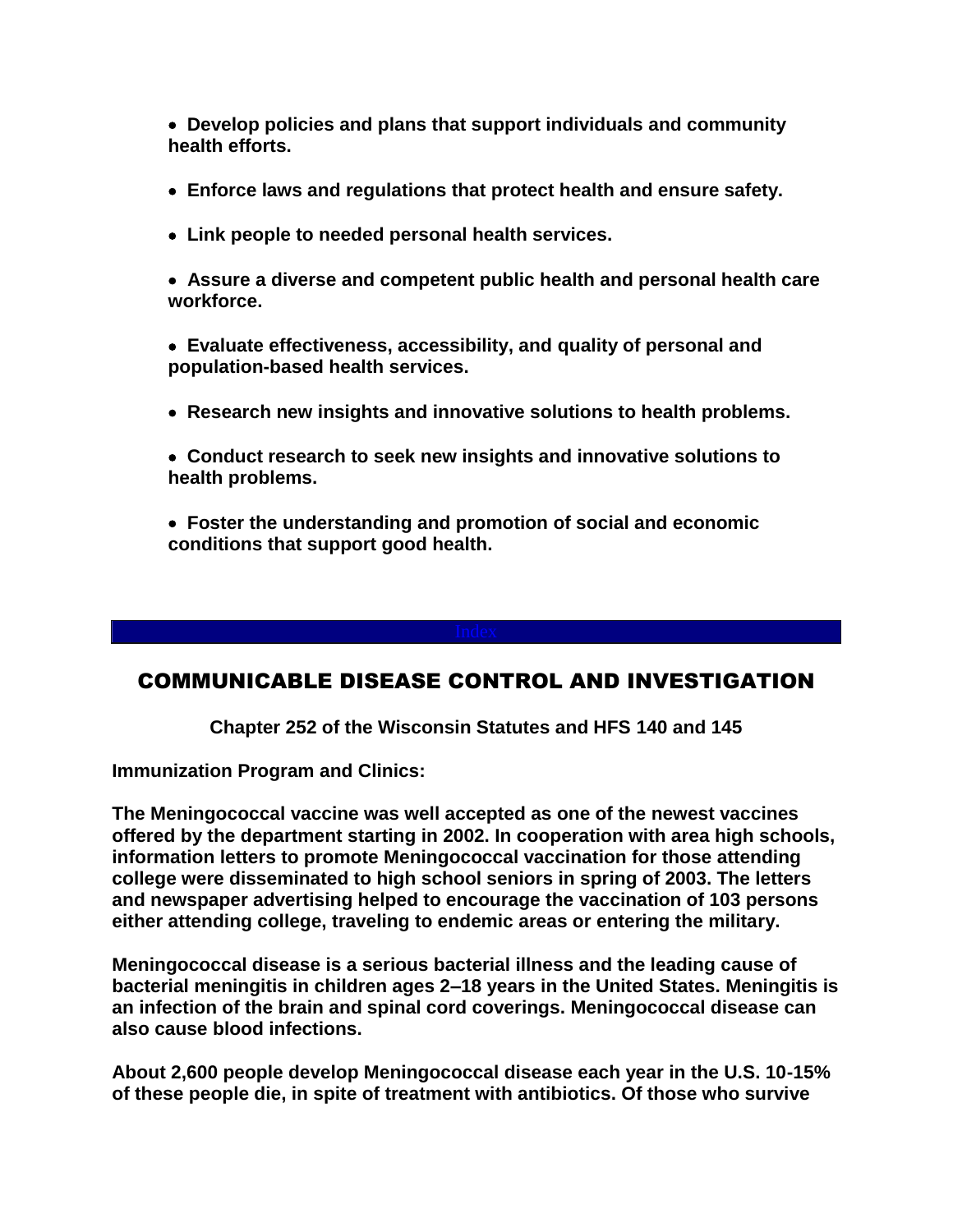**the illness, another 10% may lose a limb to amputation, become deaf, develop problems with their nervous systems, become mentally disabled, or suffer seizures or strokes.** 

**Meningococcal vaccine is not a routine vaccine for most people. Reasons to consider receiving Meningococcal vaccine are:** 

**College students, especially those living in dormitories.**

**Laboratory workers routinely exposed to Meningococcal bacteria.** 

**Those who should be vaccinated are:**

**Anyone traveling to, or living in a part of the world where Meningococcal disease is common, such as West Africa.** 

**Anyone who has a damaged spleen, or whose spleen has been removed.**

**Anyone who has terminal complement component deficiency (an immune system disorder).**

**U.S. military recruits.**

**People who might be affected during an outbreak of certain types of Meningococcal diseases.** 

**This vaccine is offered to anyone two years of age or older. Interested persons may call the health department to reserve a dose(s). This vaccine will be offered during regular office hours, 8:30 a.m. to 5:00 p.m., Monday through Friday.** 

**In September 2001, Pneumococcal Conjugate Vaccine (Prevnar) began experiencing shortages resulting in limited supplies. The shortage of supply came to an end in early 2003. Waiting/mailing list postcards were mailed to consumers and vaccination has returned to the previously recommended childhood schedule of four doses received by the age of two.** 

**After joining the Wisconsin Immunization Registry (WIR) in August of 2000, the health department has continued to receive a positive response from the community for using this service. The registry was developed by the state of Wisconsin to centralize immunization records, to use as a tool to keep children on schedule for recommended immunizations and to record all immunizations children have received from all providers. This database will assist the department by keeping immunization records up to date, tracking our vaccine inventory and help halt unneeded vaccinations because of missing records. The latest 2003 state statistics show the registry holds 2.8 million clients with over**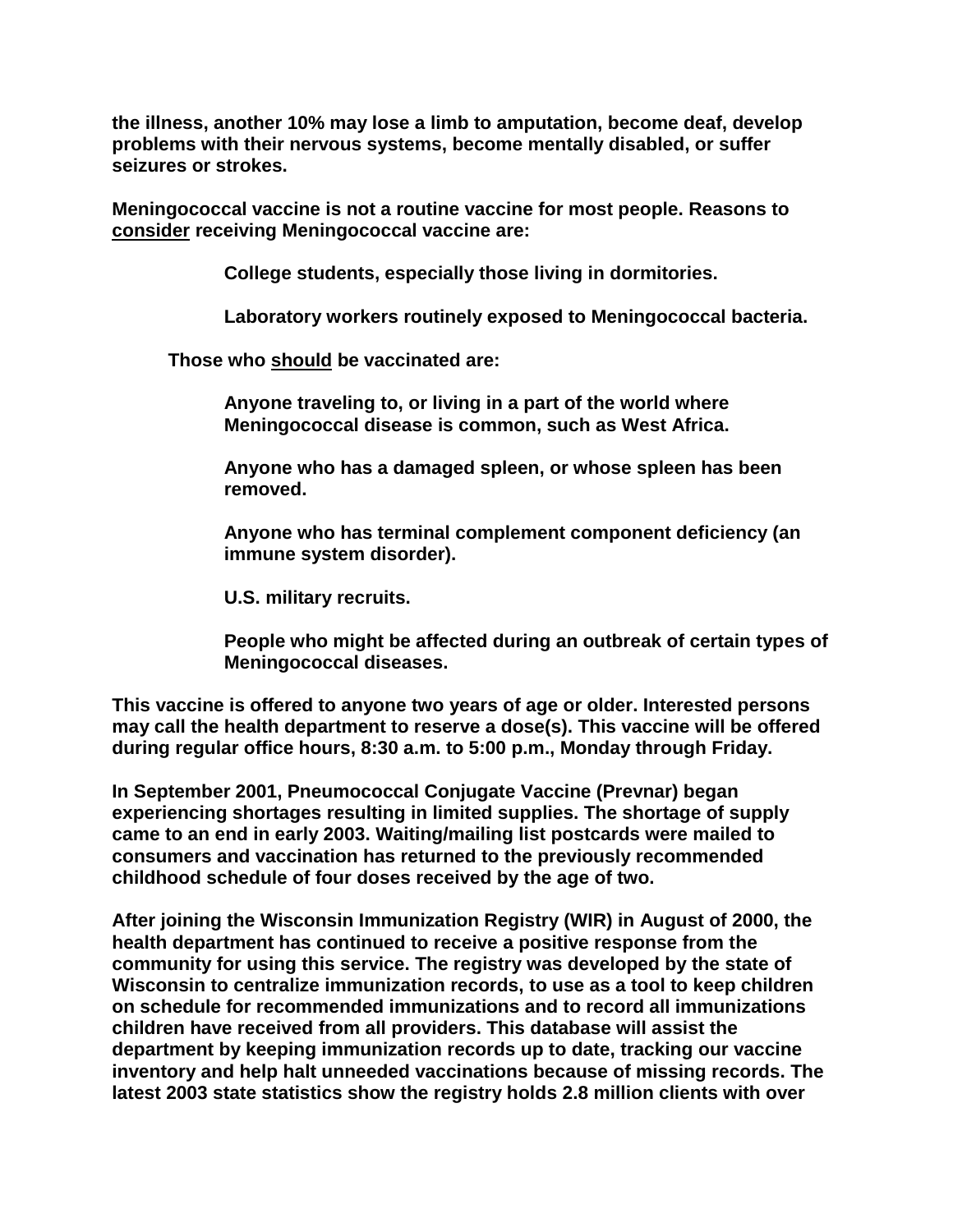**19.8 million immunization dates. There are currently over 800 organizations providing data, both public and private. Over 2400 schools have signed on for limited access to assist parents in updating their schools with required vaccination dates. The state continues to update the program and eventually would like to provide parents access to their child's record through the Internet.**

**Three communities assisted us in providing sites for our five regular immunization clinics. A special thanks to the Cedarburg American Legion Post and the Mequon Police for use of their buildings for our clinics. At each of the regularly scheduled immunization clinics, vaccines for all ages were offered. Immunizations were also provided in public and worksite Adult Health Screenings, Healthy Child Wellness Clinics, Flu/Pneumonia and WIC clinics.**

**The following table indicates the number and kinds of vaccine administered:**

**Vaccine Type 2002 2003 Increases Injected Polio 243 298 55 DTaP 290 355 65 Td 153 50 355 MMR 186 206 20 Hib 13 21 8 Hib/Hep B 144 167 23 Hepatitis B (0-19 yrs) 276 185 -91 Hepatitis A – Adult 66 64 -2 Hepatitis A – Child 23 28 5 Meningococcal 2 103 101 Pneumococcal Conjugate (Prevnar) 104 221 117 Varicella (Chicken Pox) 99 76 -23 TOTALS 1,599 2,232 633= 28% Increase**

**Clients Immunizations % Change of Immunizations**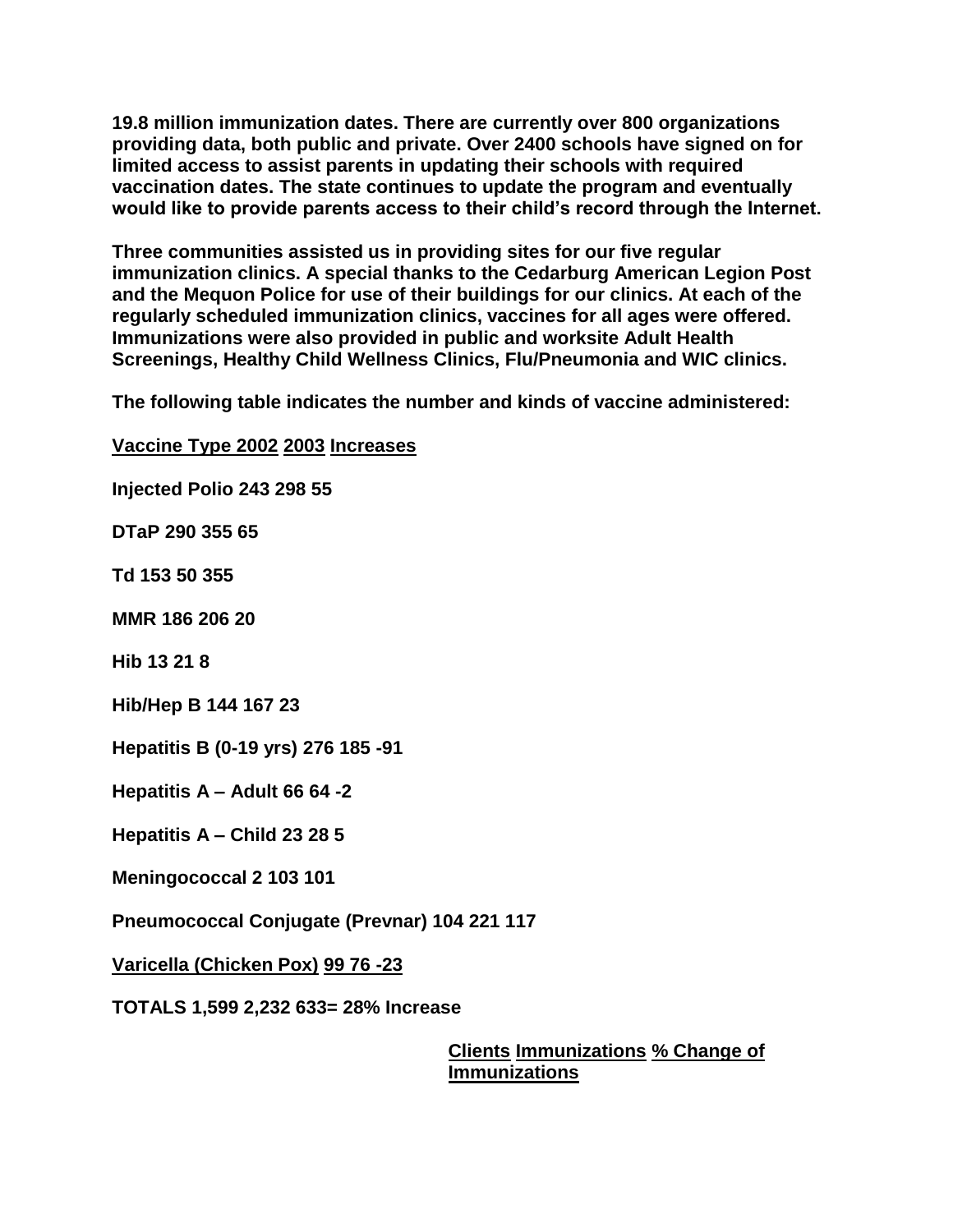#### **Served 2003 Given in 2003 Given from 2002**

**Cedarburg Site: 127 261 -13.60%** 

**Mequon Site: 135 274 +34.00%**

**Port Washington 2-5: 246 541 +09.70%**

**Port Washington 3-6: 339 837 +28.60%**

**Office: 312 455 +70.50%**

**Other Sites: 200 235 +00.50%**

**(Work sites, Health Screenings, etc.)**

#### **School Immunizations Audit 12/31/2002 Audit 12/31/2003**

**Cedarburg 99.37% Completely Immunized 97.22% Completely Immunized**

**Grafton 99.60% Completely Immunized 99.24% Completely Immunized**

**Mequon-Thiensville 99.40% Completely Immunized 99.64% Completely Immunized**

**Northern Ozaukee 98.41% Completely Immunized 99.20% Completely Immunized**

**Port Washington 98.57% Completely Immunized 98.10% Completely Immunized**

**-Saukville** 

**HIV Partner Referral Program:**

**The Ozaukee County Public Health Department is notified of anyone who is newly diagnosed with HIV infection. The public health nurse contacts those individuals and assists them in identifying anyone who may have been exposed to their infection. These persons are then notified that they may have been exposed to HIV and are counseled on testing and risk reduction. Strict confidentiality is maintained throughout all aspects of the investigation and follow-up.**

**Communicable Disease Investigations: (Exhibit I)**

**2003 was a busy and unusual year for communicable disease investigations. Communicable disease control is a major function of the Public Health Department, as required by state statutes. Approximately 80 different diseases are mandated as reportable to the local public health department for investigation**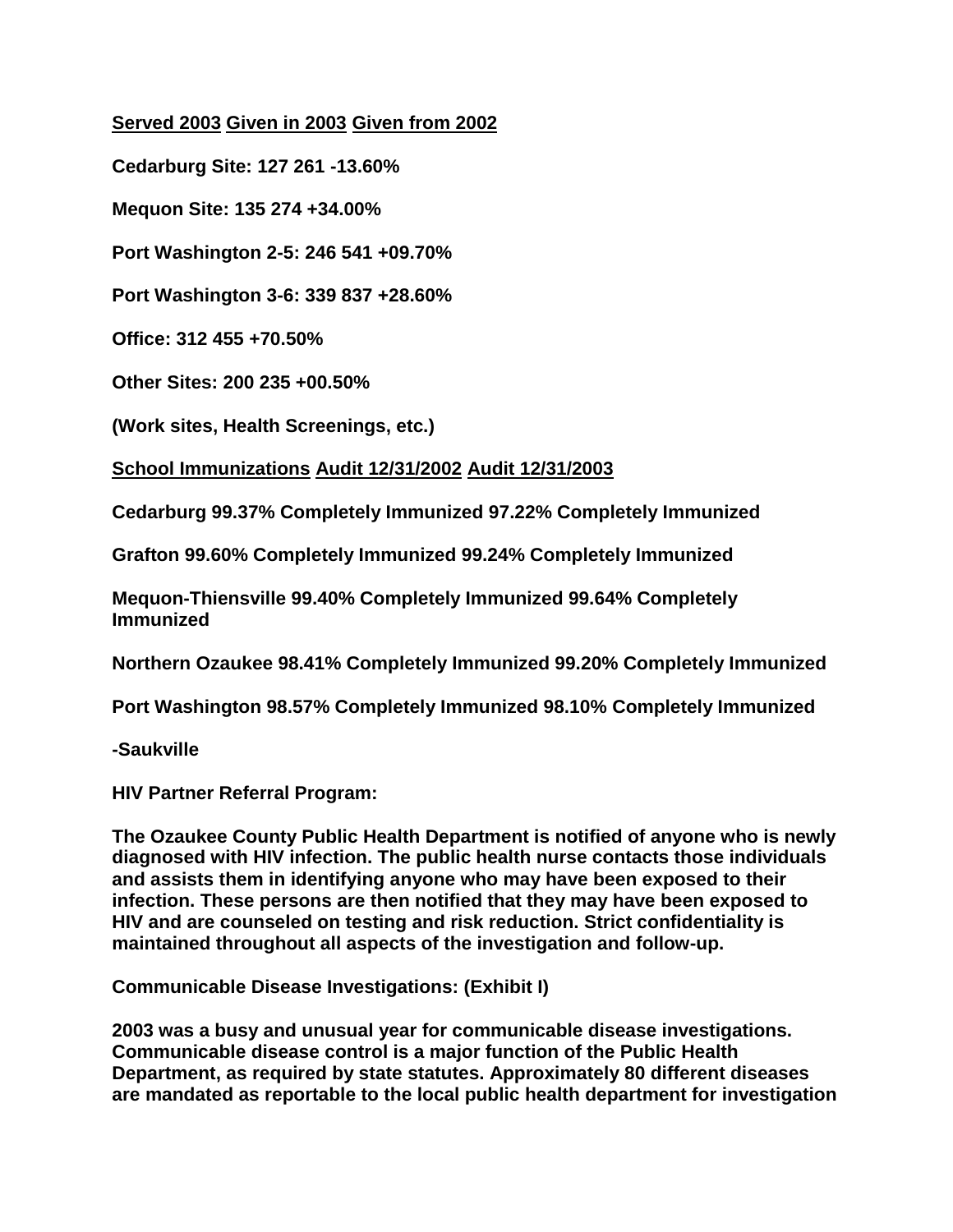**and follow-up. The focus of the health department investigation is to stop the transmission of the infectious disease. The first priority is to take actions to prevent the spread of infection from the infected individual to others in the community. Efforts also involve attempts to locate the source of the infection and to identify any outbreaks or community wide increases in illness.**

**Two new infectious diseases were seen in Wisconsin during the last year. SARS (Severe Acute Respiratory Syndrome) is an entirely new disease that developed in China and became a worldwide threat last winter. Although there were no confirmed cases in Ozaukee County, five possible cases of SARS were investigated. In the summer, Monkeypox was imported into Wisconsin from Africa via infected animals, and was seen for the first time in the western hemisphere. Two possible cases of Monkeypox in Ozaukee County residents were identified and investigated. The investigations into the possible SARS and Monkeypox cases were extensive and involved isolation of suspect individuals, as well as identifying and monitoring contacts of the suspected cases.** 

**Some of the most commonly reported diseases are the intestinal infections that can be caused by such organisms as E.Coli 0157, salmonella, campylobacter, cryptosporidium, giardia and others. An important piece of any investigation is evaluating whether the person is active in a high-risk occupation (such as food handling, day care, or health care) and to take measures to protect the public from possible exposure and infection. Ozaukee County was involved in the follow-up investigation of an outbreak of salmonella associated with food served at a country club. Many Ozaukee County residents were exposed and infected.**

**Please review Exhibit I for statistical data.**

**Tuberculosis Preventive Treatment Program:**

**There were three cases of active tuberculosis (TB) reported in 2003. However, two of these cases were subsequently determined to be diseases other than TB. The health department investigates and does follow up on all suspected cases until they are proven to be free of TB.**

**The Public Health Department also provides medication for latent TB infection to persons who may have a positive skin test, but have negative chest x-rays and do not have active tuberculosis. These individuals show signs of exposure to TB, but have not developed infectious cases. In order to prevent them from developing into active disease in the future, six to twelve months of medication is often prescribed by the physician. The medication is supplied by the Wisconsin Division of Public Health to the Ozaukee County Public Health Department at no cost to the client. The medications are then issued to the client on a monthly basis. At medication pick up, the public health nurse evaluates for compliance and potential side effects at each visit. There were 8 clients who received this service in 2003.**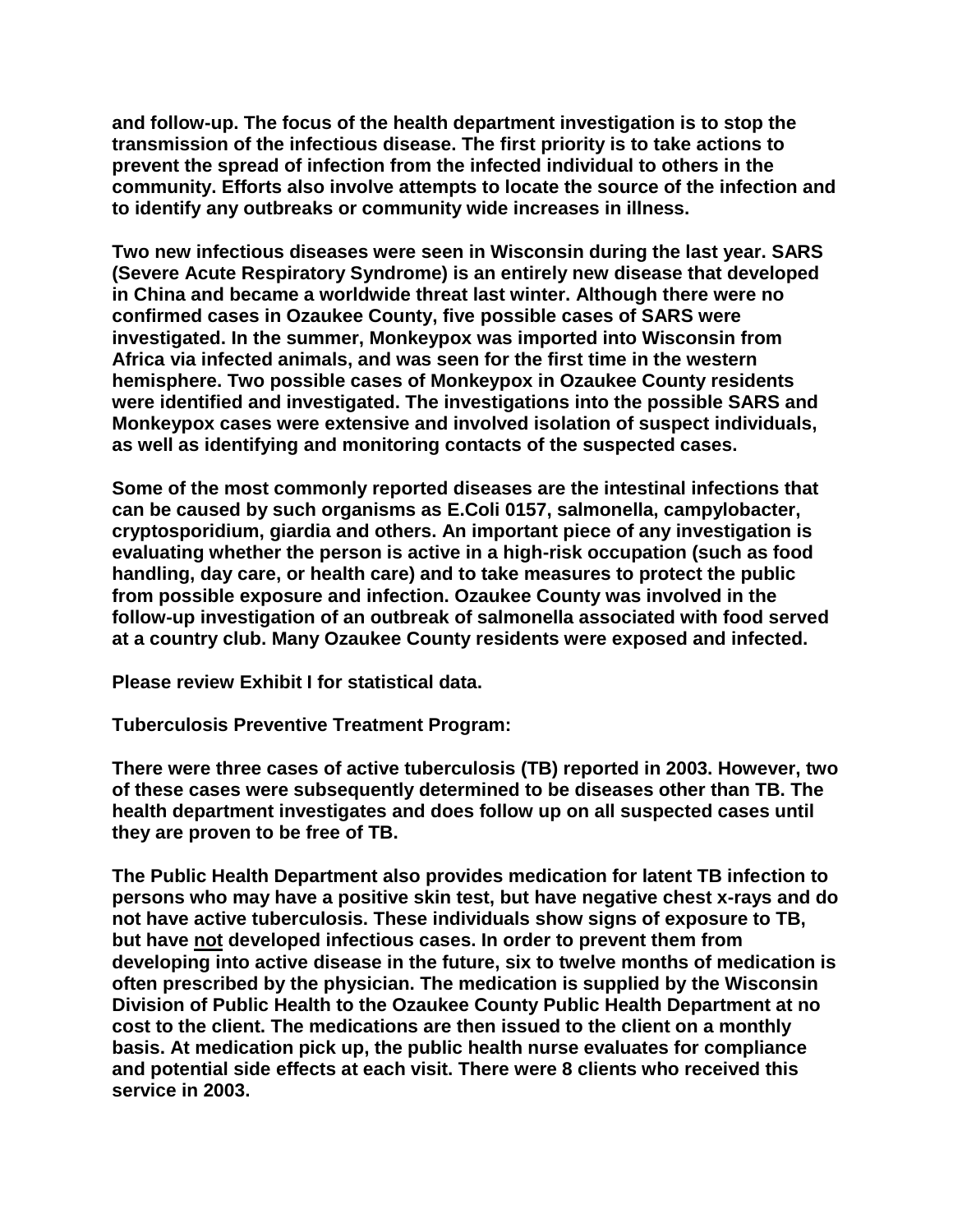**Tuberculin Skin testing is offered on both a routine and a post-exposure basis throughout the year. The nurses also provide education on tuberculosis prevention and treatment.**

**Animal Bites/Rabies Testing:**

**Some animal bites pose the potential to transmit rabies to humans. When such cases are identified, the animal may need to be tested for rabies. The testing is performed at the Wisconsin State Lab of Hygiene in Madison. The Ozaukee County Public Health Department's role is to assist in coordinating the testing with local animal control officers, local veterinarians, and the lab. A nurse also contacts the bite victim, and offers recommendations about appropriate medical follow-up, and updating vaccines. The following chart shows two years of data. Please note that the number of animal bite follow-ups doubled in the last year.** 

|            | 2003 | 2002 |
|------------|------|------|
| Cat        | 22   | 14   |
| Dog        | 10   | 3    |
| Cow        | 1    | 1    |
| Horse      | 1    | 1    |
| Ferret     | 0    | 1    |
| <b>Bat</b> | 3    | 0    |
| Raccoon    | 2    | 0    |
| Woodchuck1 |      | 0    |
| Total      |      |      |

**Influenza and Pneumonia Program:**

**Every year the influenza season offers challenges. This year several problems were identified with the original vaccine purchase order. First this vaccine was meant for individuals 4 years and older and second the vaccine was to be shipped in mid to late October. This would have delayed the start of our distribution of the flu vaccine to high-risk individuals in the county, and we would have to find another vaccine for children under four years of age. A different manufacturer was identified. A reasonable price was negotiated from this manufacturer and the vaccine was received within a reasonable time frame. This vaccine also covered individuals six months and older.**

**Once the flu clinics began they operated rather smoothly, until there were reports of deaths of young children in other states. Families with young children became very interested in receiving the flu vaccine and our clinics became very busy. This year, ACIP recommended that healthy children between the ages of 6 to 23 months of age should receive the vaccine. Most of these children have never been immunized before and required two doses of vaccine one month apart.**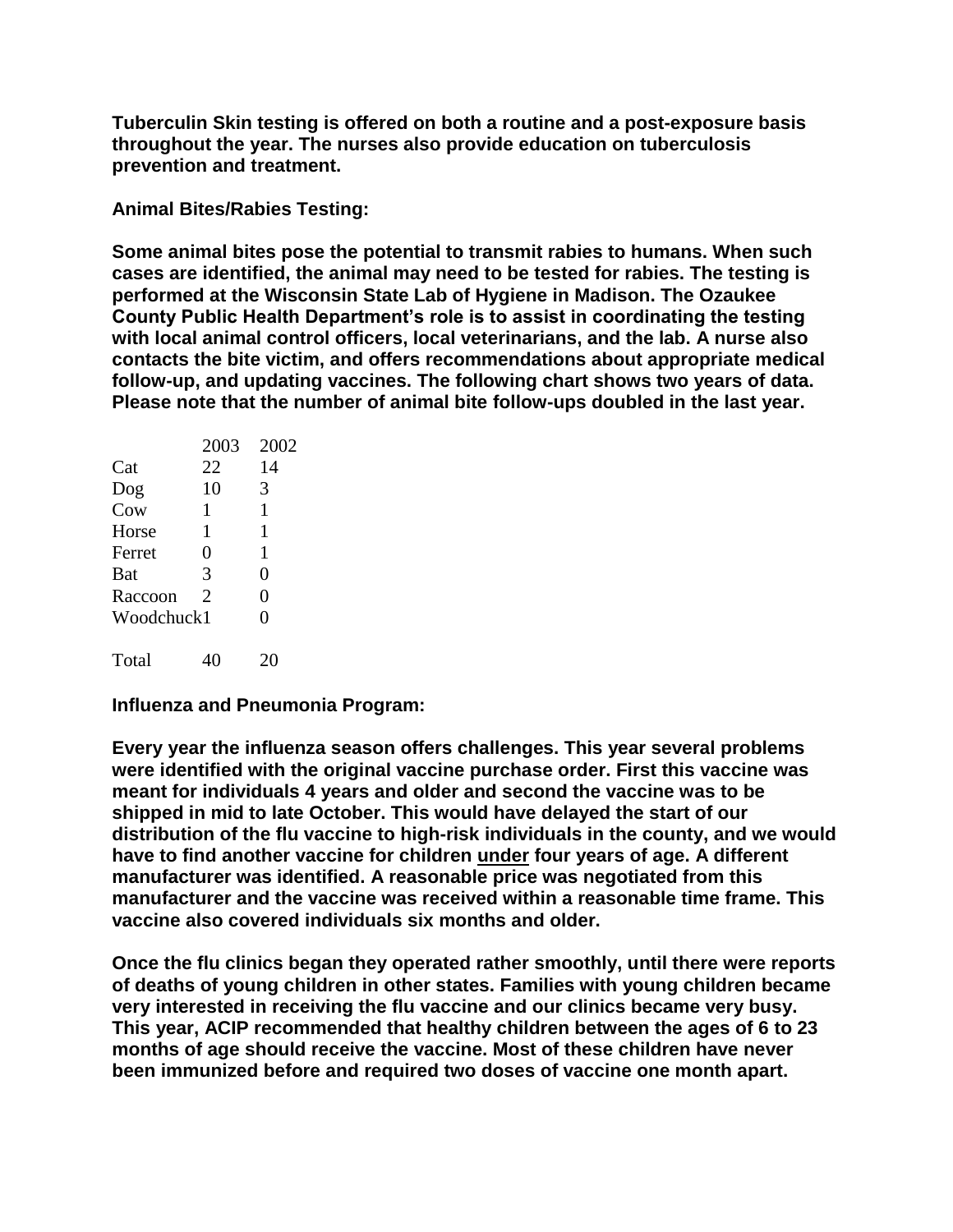**Our influenza program continues to serve individuals at senior meal sites, senior residential housing, industries and schools in the county, as well as, many public clinics at bank, malls, and our regular scheduled immunization clinics. This year we offered individuals unable to attend one of our scheduled clinics, the opportunity to receive the flu vaccine at our office. Many people who were served in this capacity were very grateful for this convenience. At present, we are still continuing to immunize adults and children with their second doses. We will continue as long as vaccine is available. Due to the great demand, there became a shortage of vaccine nationwide.**

#### **SUMMARY FLU SEASON 2003**

**15 Open clinics for Flu/Pneumonia/Td**

**8 Regular immunization clinics (flu was offered also at these clinics)**

**6 Senior Meal Sites**

**28 Group Homes (CBRF) & Senior Housing Apartments**

**50 Industries**

**12 Private Schools**

**3 Public School Districts**

**1 University School (staff and open clinic for the Public (Health Fair))**

|                                 | <b>FLU</b> | <b>PNEUM</b> | TD  |
|---------------------------------|------------|--------------|-----|
| <b>INDUSTRIES</b>               | 1211       | 35           | 158 |
| <b>GROUP HOMES</b>              | 439        | 60           | 44  |
| <b>SCHEDULED FLU CLINICS</b>    | 3444       | 215          | 197 |
| <b>SCHOOLS</b>                  | 867        | 15           | 37  |
| <b>REG IMMUNIZATION CLINICS</b> | 244        | 12           | 12  |
| <b>VOUCHERS</b>                 | 153        |              |     |
| <b>MISCELLANEOUS</b>            | 433        |              | 10  |
| <b>TOTALS</b>                   | 6791       | 343          | 458 |

## MATERNAL CHILD HEATLH

**Chapter 253 of the Wisconsin Public Health Statutes**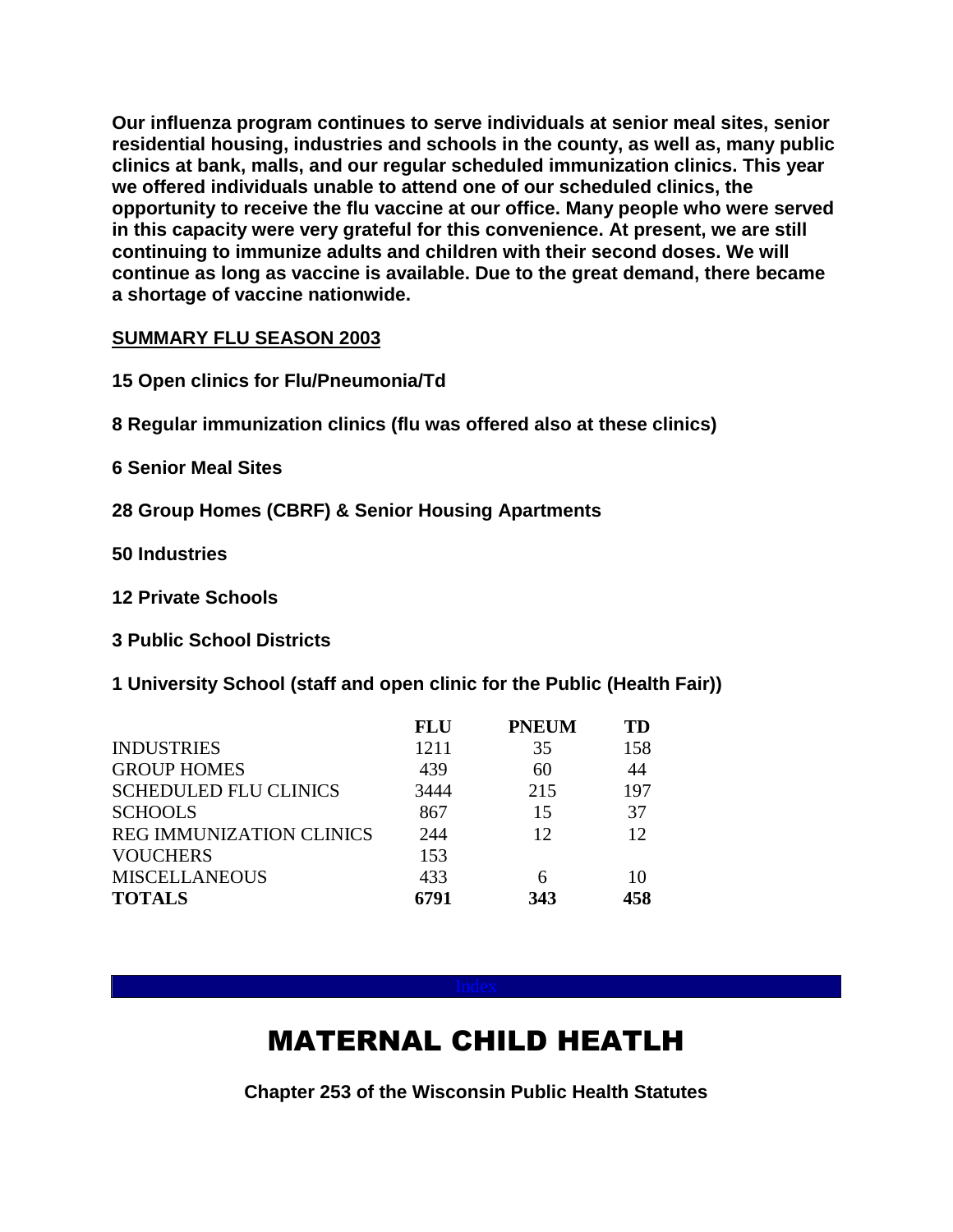**Maternal and Child Health Programs (MCH):** 

**2003, the MCH Program has continued to emphasize outreach and collaboration with community agencies and services in an ongoing effort to strengthen families in Ozaukee County. With the continued unemployment, uncertain economy, skyrocketing costs in medical insurance and tightening of the 2004 County budget, the need for assessment, referral and collaboration with other agencies becomes even more paramount in order to continue serving families of Ozaukee County.** 

**All new birth households are mailed health care information on Healthy Start, WIC, Healthy Child Wellness Clinics, Immunization Schedules, local community resources and our Public Health Department Agency Brochure. A return postcard is included to receive monthly mailings of educational information regarding 'Parenting the First Year' and bi-monthly mailings for 'Parenting the Second and Third Year'. This is accomplished through the collaboration of the Ozaukee County Public Health Department and the UW Extension office. This information is now also available at www.uwex.edu/ces/flp/parenting. In 2003, a total of 320 families requested these mailings.**

#### **Postpartum Discharge Program:**

**This program is now in its eighth year and the largest of the six MCH Programs. SMO hospital and hospitals in surrounding counties work collaboratively to promote this program. This service is available to any one who lives in Ozaukee County and has delivered a baby. The majority of the referrals are high-risk families, first-time moms or those that are breastfeeding and have many questions. The educational folder given to families at the home visit is continually updated in order to include the most current information and resources. The information in the folders is made available with the assistance of the Family Preservation and Support Committee. This year, SMO expanded their physician base to include more of the Northshore area, which has resulted in an increase in referrals. In 2003, after compiling stats, it is apparent that the baby boom year of 2002 continued into 2003. The feedback from families receiving this service, including cultures such as Hispanic, Laotian and Russian, as well as physicians and hospital staff, have continued to be very positive.** 

**The Public Health Department continues to be represented on the Ozaukee County Child Abuse Prevention Committee (CAP). This committee includes representatives from Ozaukee Council, the DA's office, Ozaukee Counseling Center, Department of Social Services, St. Mary's Ozaukee and Big Brothers-Big Sisters. In 2003, we again participated in Table Tents, a fourth grade project to strengthen families and improve communication. This was accomplished through the collaboration of businesses and schools in promoting the family unit. The Ozaukee County Public Health Department is involved in the blue ribbon campaign to increase awareness and prevention of child abuse. This year, the**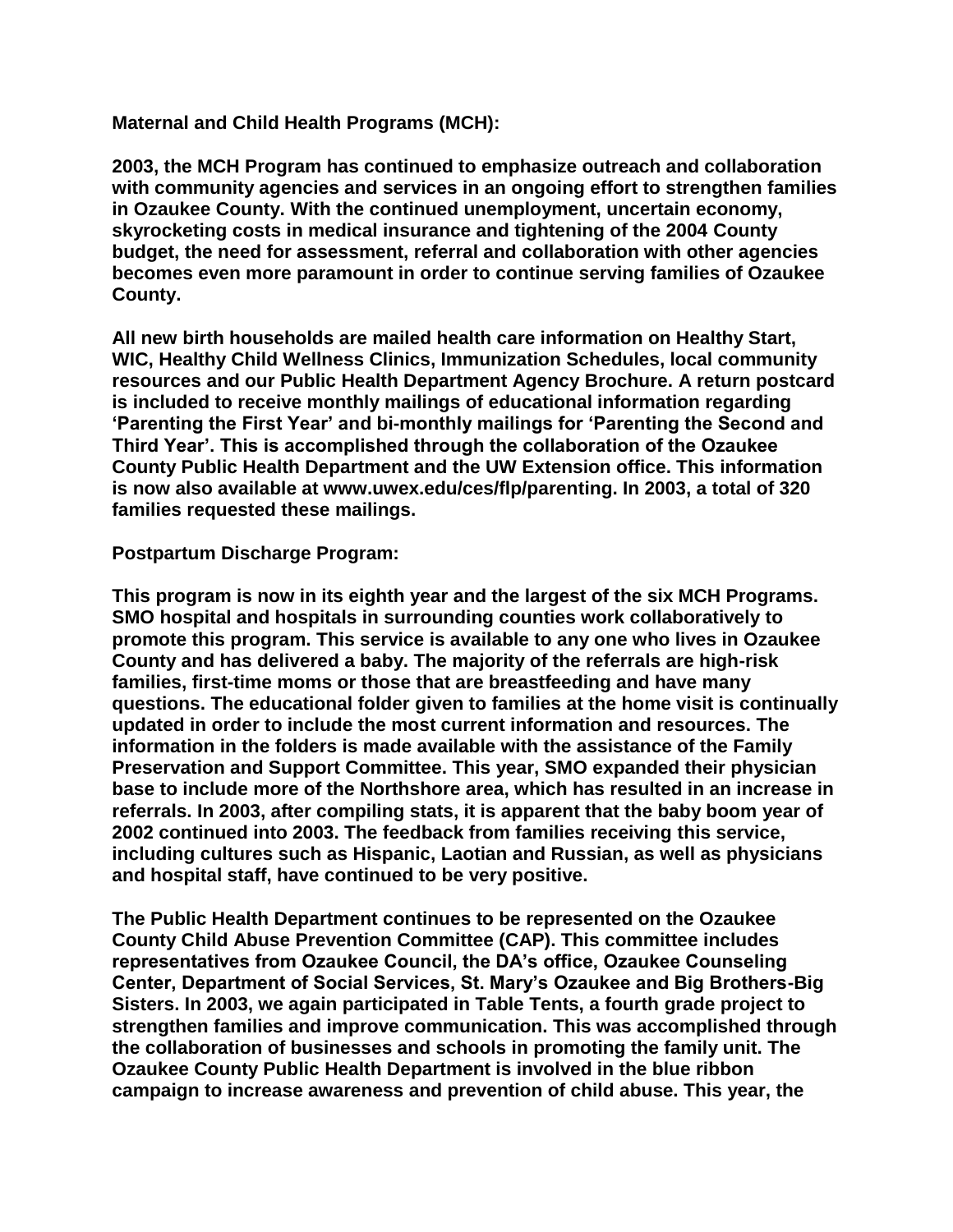**Ozaukee County CAP committee teamed up with the Washington County CAP committee in order to strengthen partner's effectiveness and expand awareness of community resources. An additional group effort was a luncheon held to honor those dedicated to child abuse prevention in Ozaukee and Washington Counties.**

**Children With Special Health Care Needs (CSHCN):**

**This project is funded through the Division of Public Health – WI Maternal and Child Health Program. The target population is families with children with special health care needs. The long-range goal is to better coordinate delivery of special needs health care on the local level. Ozaukee County Public Health Department continues to work closely with grant administrators through Children's Hospital of Milwaukee. The most frequently seen diagnosis in 2003 continued to be that of prematurity and low birth weight. Many referrals came through birthing units at surrounding hospitals as a result of our Postpartum Discharge Program. Early intervention and referral to specialty services was possible due to the training of MCH nurses involved in this program. The Parent Liaison Program was developed in 2001 with two parents contracted to assist in outreach to schools and parents. They continue to be very active advocates to families with children with special health care needs as well as resources to the public health nurses. In 2004, CSHCN Program will be following the Consolidated Grant format for the first time as well as reporting information in the state SPHERE web based software program.**

**2003 Consolidated MCH Objectives:**

**In 2003, the MCH program tackled two identified areas of need for education of families through DPH Consolidated Grants. The first was in the area of childhood obesity in Ozaukee County. According to the 2002 Community Assessment, 59% of our adult population is overweight. The challenge was to find families at risk for obesity with children ages 3 thru 12 years. Ozaukee County Public Health Department developed a pilot program with nutrition education modules and interventions for participating families. The outcome of the program was demonstrated through an enhanced awareness; families showed an increased ability to make healthier food choices. Planning and program development was completed in collaboration with the University of Wisconsin Extension nutritionist, regional office nutritionist and local WIC nutritionists in Ozaukee and Washington County. This pilot program did not weigh, count calories or discuss food as "good" or "bad" food, but as " better food choices." With the use of Power Point presentations, hands-on participation, demonstrations and participants sharing with each other, a successful change was seen in these families. This topic will be ongoing in coming years until we learn how to effectively motivate adults and children with a resulting desire to change to healthy lifestyles and behaviors.**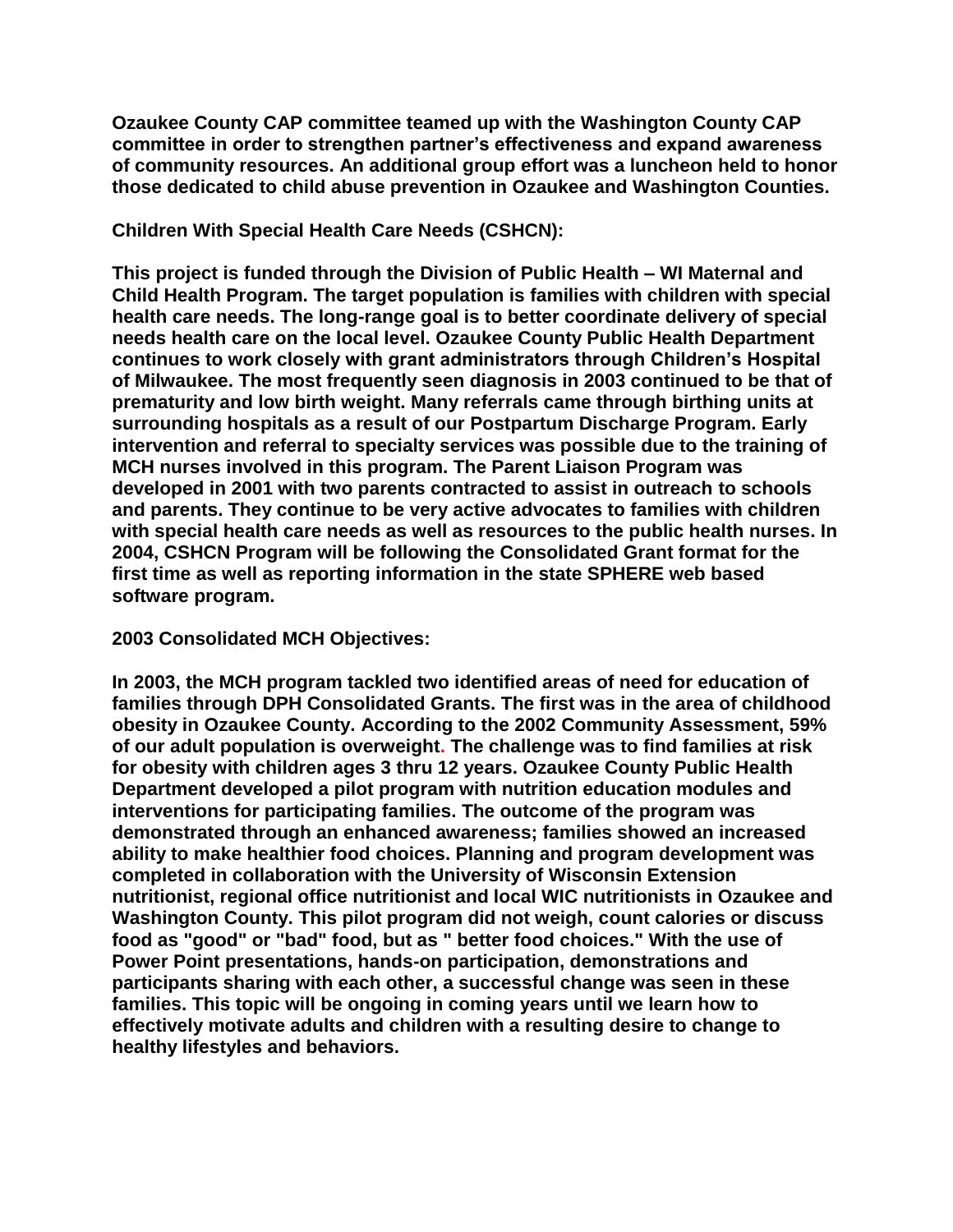**The second educational need was in the area of high-risk pregnancy. Data showed that in 2001, 69% of Ozaukee County Public Health Department antepartal high-risk clients did not participate in hospital-based prenatal classes prior to the birth of their infant. In the first six months of 2002 that statistic increased to 85%. As a result we developed a Pilot Program for those who were not medical assistance eligible. Program implementation included the one on one model for education and required participants to demonstrate at least two positive labor technique outcomes in a postpartum interview with a public health nurse. The Public Health Department worked in partnership with St. Mary's Hospital to identify resources, evaluate the program, share results and identify assistive teaching materials.**

**The two public health nurses who became Certified Breastfeeding Educators in 2002 were able to use this expertise in 2003 by working with public health staff and clients in managing mothers with breastfeeding concerns or problems. Increased breastfeeding resulting in optimum health of the child is one of the goals of Healthy People 2010. In the late fall of 2003, St. Mary's Ozaukee Hospital hired a part-time Lactation Consultant. This added partnership enhanced the success and transition to home for these parents with the added education and support of the Ozaukee County Public Health Department.**

**MCH Reporting system and Conversion to SPHERE:**

**For the year 2003, the MCH Data Base Computer Program was used by Ozaukee County Public Health Department in entering all daily activities for an entire year. This allowed for recovery of very specific data on demographics of clients and productivity of staff. The MCH program continued to fine-tune this data collection with training updates and feedback from staff. According to the MCH Database System, a total of 1,446 visit sessions were made to families in Ozaukee County in 2003. The following is a summary of the number of visit sessions under each of the specific MCH programs. A visit session is defined as one of the following: a home visit, office, telephone (being at least 15 minutes long,) clinic, community, worksite or other.**

- **124 CSHCN (Children with Special Health Care Needs)**
- **930 Postpartum Discharge (up to 60 days postpartum)**

**208 PNCC (Prenatal Care Coordination)**

**39 P.E. (Presumptive Eligibility)** 

**63 Other Prenatal**

**82 Maternal Child Health Visit (after 60 days postpartum)**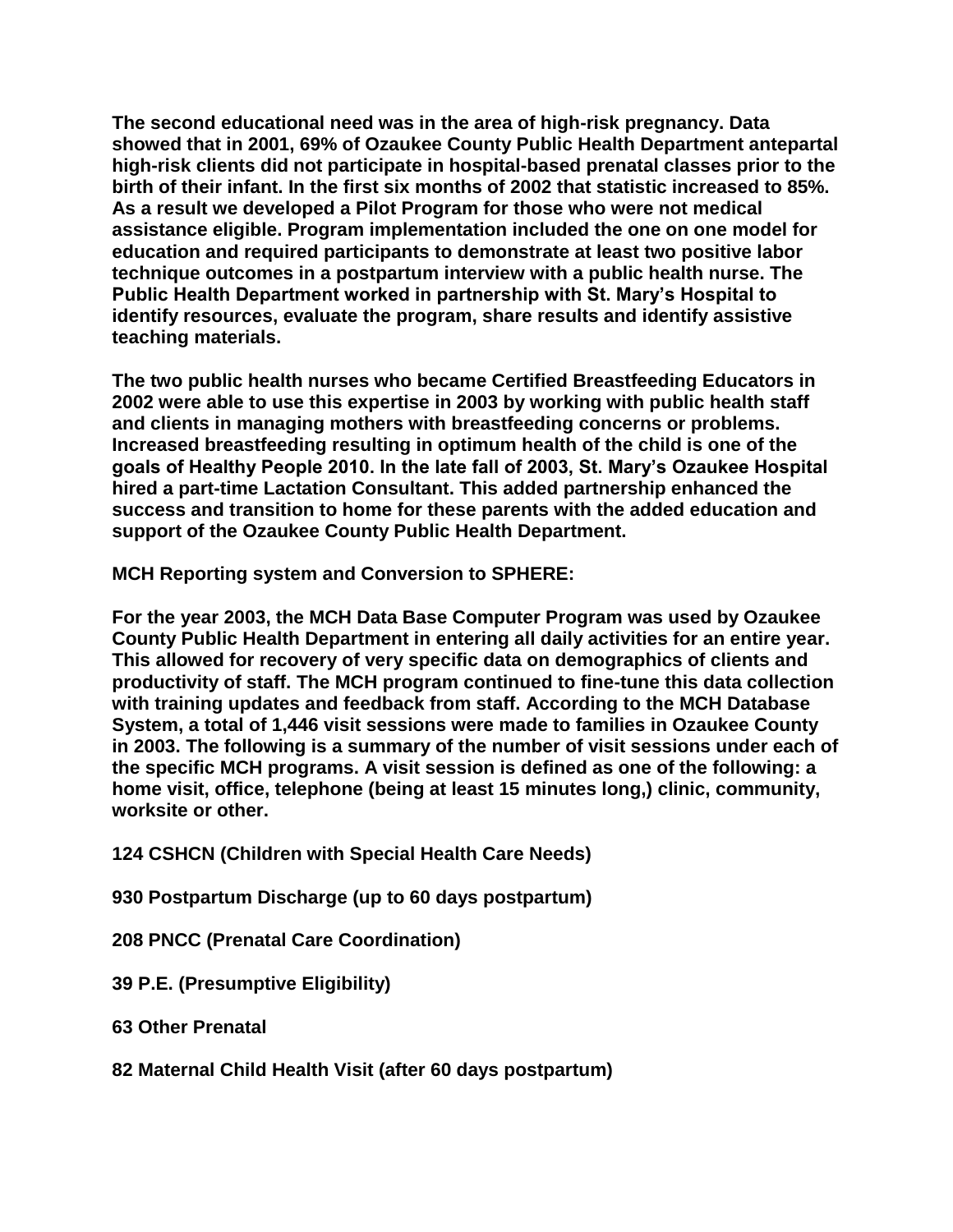**not available Postpartum Discharge (Medical Assistance)**

**This year, Ozaukee County Public Health Department expanded MCH data entry skills among all staff members. As 2003 drew to a close, the MCH Database was being converted to a windows-based program called SPHERE in order to be in compliance with federal requirements. This will enhance collection and analysis of data and assist us to determine areas of need in both service and education.**

**Presumptive Eligibility (PE):**

**This program offers Medical Assistance to eligible pregnant women in Ozaukee County. Ozaukee County Public Health (OCPHD) is the only Presumptive Eligibility provider in the county. As a result, women are able to obtain medical care on the same day that they apply. During the same visit an appointment for WIC services is made, a PNCC Questionnaire to identify risk factors is completed and referral to other community resources is provided as needs are identified. 2003 has showed continued growth both in number of referrals and in awareness of this service. Loss of the husband's job coupled with an unexpected pregnancy and no medical insurance or the inability to afford COBRA has become a more frequently seen need. This year, due to the continued decline in the number of OB/GYN providers in this county accepting new clients, more participant's sought out–of-county physicians for follow-up and hospital for delivery. Utilization of the State toll free number was a more frequent occurrence in 2003 in order to assist clients finding a physician.**

**The OCPHD has been a certified PE provider since 1999. The program is aimed at uninsured pregnant women whose income does not exceed 185% of the federal poverty level. Recipients found eligible, receive a temporary Medicaid certification that allows the pregnant woman to receive immediate pregnancy related outpatient services while her application for Healthy Start is being processed. This pocket of need continues to be addressed. Our mission and goal is to achieve healthy birth outcomes in the county's prenatal population. With the aim of this program being early prenatal care, this goal was again achieved in 2003. Out of the 34 clients we served, 81% of enrollees began prenatal care in the first trimester.** 

#### **Prenatal Care Coordination**

**Prenatal Care Coordination (PNCC) is a Medicaid benefit that helps pregnant women and, when appropriate, her family obtain access to medical, social, educational, and other services related to the pregnancy. These services are available during the pregnancy through the first 60 days following delivery. These services include:**

 **Outreach**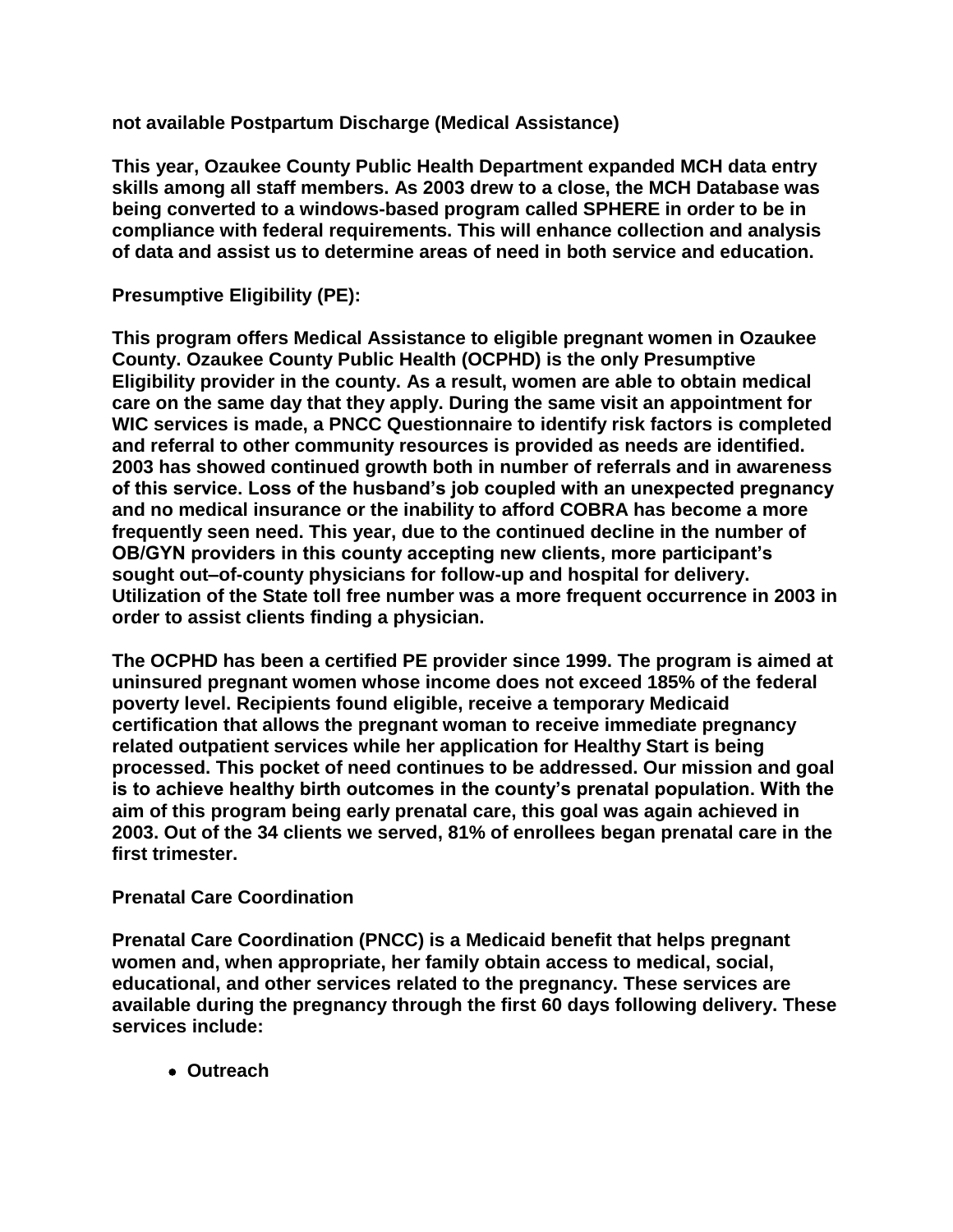- **Initial assessment**
- **Care plan development**
- **Ongoing care coordination and monitoring**
- **Health education and nutrition counseling services**

**The goal of the PNCC benefit is to improve birth outcomes among women who are deemed at high risk for poor birth outcomes. The main objectives for obtaining this goal include ensuring that women at high risk:**

- **Are identified as early as possible in the pregnancy.**
- **Receive individual psychosocial support and services.**
- **Receive early and continuous prenatal care services.**
- **Receive necessary health and nutrition education.**
- **Are referred to available community services, as appropriate.**

**Receive assistance in accessing and obtaining needed health and social services.**

**In 2003, 85 referrals were received, 35 were in the first trimester---41%. Average gestational age for those completing the program was 39 weeks (40 weeks gestation is considered full term). 34 of the 85 referrals were women who also received P.E. services through our agency. This pocket of need has been identified in Ozaukee County and is being serviced by our agency.**

**Health Check Clinic:**

**Managed Health Services, an HMO in the County, requested the health department to partner with them to outreach to families with children 0-18 years of age to encourage them to participate in Health Check exams. This T19 program seeks for early intervention for health issues for children 0-18 years. Managed Health Services provided outreach efforts and the Health department completed the health assessments and referrals. 21 children participated in a one-day clinic and the health department was reimbursed approximately \$1200.00. The health department has provided Health Check Clinics in the past until about 1997.**

**School Screening Services: (Exhibit II)**

**Hearing, vision and scoliosis screening programs are conducted from September through January of the school year. Rechecks for vision and hearing are done**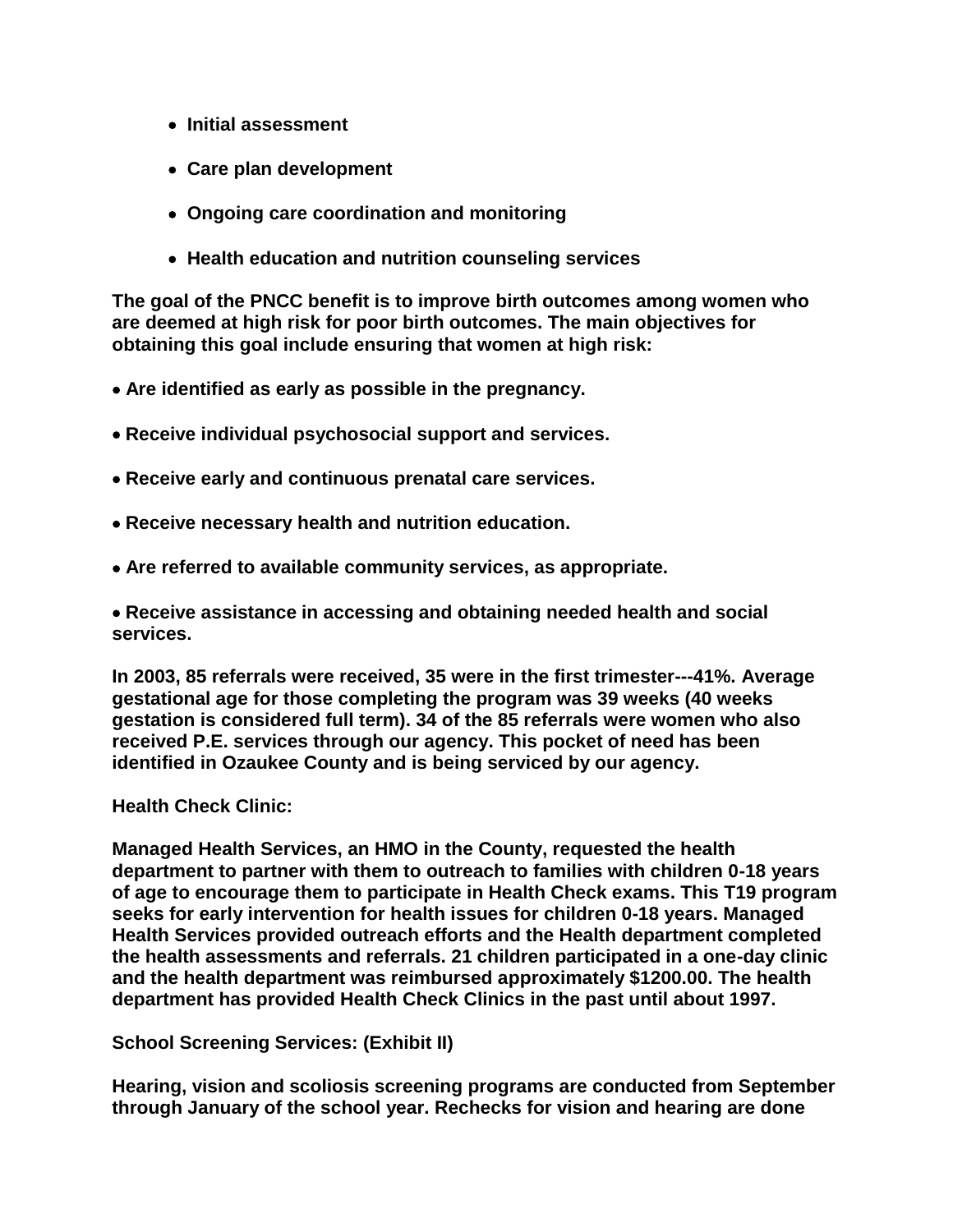**immediately onsite when initial screenings indicate a possible problem. When indicated, referrals are then made to physicians. Follow up is done after a referral is made to assure a physician has evaluated the child. In 2003, the Health Screening Technician assumed responsibility for all hearing and vision screenings, freeing the public health nurses to address other growing responsibilities.**

**Wisconsin passed a law in 2002-2003 academic year, stating children entering kindergarten in Wisconsin public schools will be encouraged to undergo an eye examination by a optometrist or eye evaluation by a physician. Students that are involved in scoliosis screening are boys in the 8th grade and girls in the 6th and 7th grades. Students are screened for scoliosis (curvature of the spine) and certain other spinal curvature problems. Rechecks of students suspected of having spinal curvature problems are done in all Ozaukee County School Districts by Board Certified Orthopedists who specialize in scoliosis. M.D Rotter and M.D Major volunteer their time and services. RN's will follow up after a referral is made to make sure the health care provider has evaluated the child.**

**The Scoliosis Program's brochures and processes are updated yearly to provide more recent educational material and improved screening technique.**

**During the 2003 school year, 1,832 children were screened for spine curvature. The referral rate to the health care provider is approximately .0185%. The following summarizes the 2003 school year:**

**Total Number Children Screened 1,832** 

**Total Number Children Rescreened 96** 

**Total Number Children Referred 34** 

**Screening Programs for Early Childhood and Kindergarten Registrants:** 

**The Public Health Department's nurses participate in the screening programs offered by the Cedarburg and Grafton districts. Screenings are for children that will be entering 5-year-old kindergarten or children that have been identified by their parents as having a possible delay in early childhood. Screening is usually done several times during the school year. The goal is to find any physical problems or delays in development and to encourage early medical and educational intervention. Public health nurses offer resources that are available in the county. Nursing staff is also available to private parochial schools for these services at their request.**

**Women, Infant, and Children (WIC) Annual Report 2003**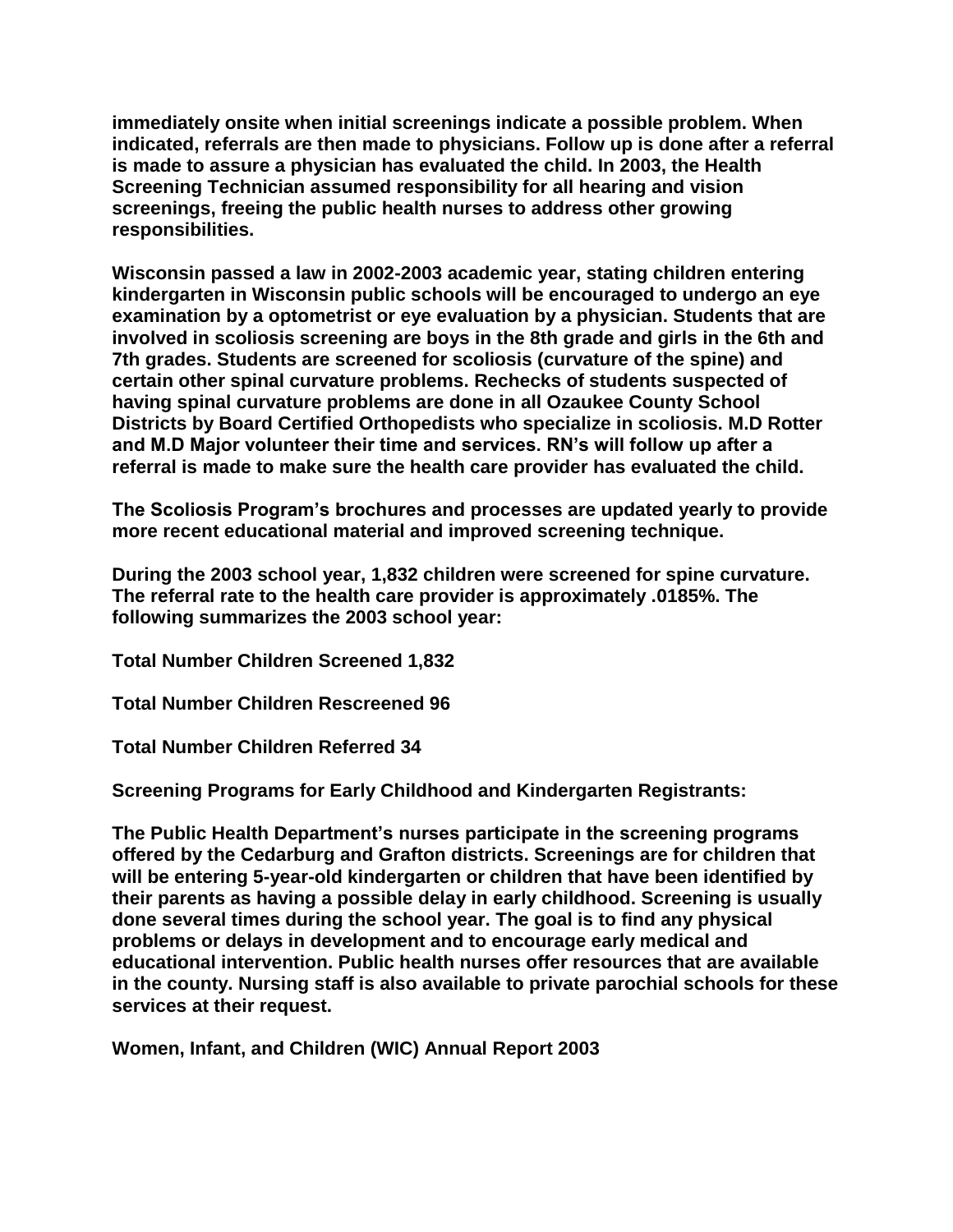**WIC is a special supplemental nutrition program through the Department of Agriculture for women, infants and children. This program links this population to health care and food assistance. Pregnant women, nursing mothers, infants and children are considered at risk because of malnutrition and low income. Today, WIC is recognized as the nation's premier public health program. This supplemental nutrition program continues to be offered to eligible Ozaukee County residents through a combined Washington / Ozaukee County WIC Program. A grant from State of Wisconsin totally funds the WIC Program.** 

**In 2003, the WIC program issued 4013 food packages. The average client caseload per month was 336. 59% of the certified participants were considered high risk. The following is a breakdown by percentages of clients per program category:**

**25% were woman (either pregnant, breastfeeding or postpartum)**

**27% were infants under one year**

**48% were children ages one to five**

**WIC provides food vouchers, for specific foods, to women, infants and children who exhibit a nutritional risk and are financially eligible. WIC foods available with vouchers include milk, eggs, natural fruit juices, cheese, iron fortified cereals, peanut butter and infant formula. Ozaukee County has 11 contracted vendors where clients can redeem their vouchers. In 2003 WIC drafts generated \$195,192. Each participant receives a nutrition and health assessment. Lead screening and needed immunizations are offered to infants and children during their visit. This year, through Vaccine for Children Program, WIC participants between the ages of six months through 23 months of age were offered influenza vaccine through a targeted outreach initiative to increase influenza immunization in this age group. One hundred forty one WIC clients were contacted and given the opportunity to receive the vaccine at draft pick-ups or scheduled WIC visits. As of December 31, 43 children received the vaccine. We presently are continuing to offer the vaccine to eligible participants at clinic visits and draft pick -up while our supply lasts.** 

**A public health nurse assesses every pregnant woman participating in WIC and provides pregnancy/parenting educational materials along with community resources. In 2003, there were 59 women assessed and offered services. Breastfeeding is promoted in WIC and was a specific grant objective this year. Our goal was to have 60% of pregnant clients certified to pledge to breastfeed for at least two weeks. In 2003, 76% of moms agreed to pledge to breastfeed their babies. Our WIC dietician and the public health nurses worked with these mothers to help make breastfeeding successful. Manual breast pumps were also offered to all WIC mothers at their postpartum recertification/assessment.**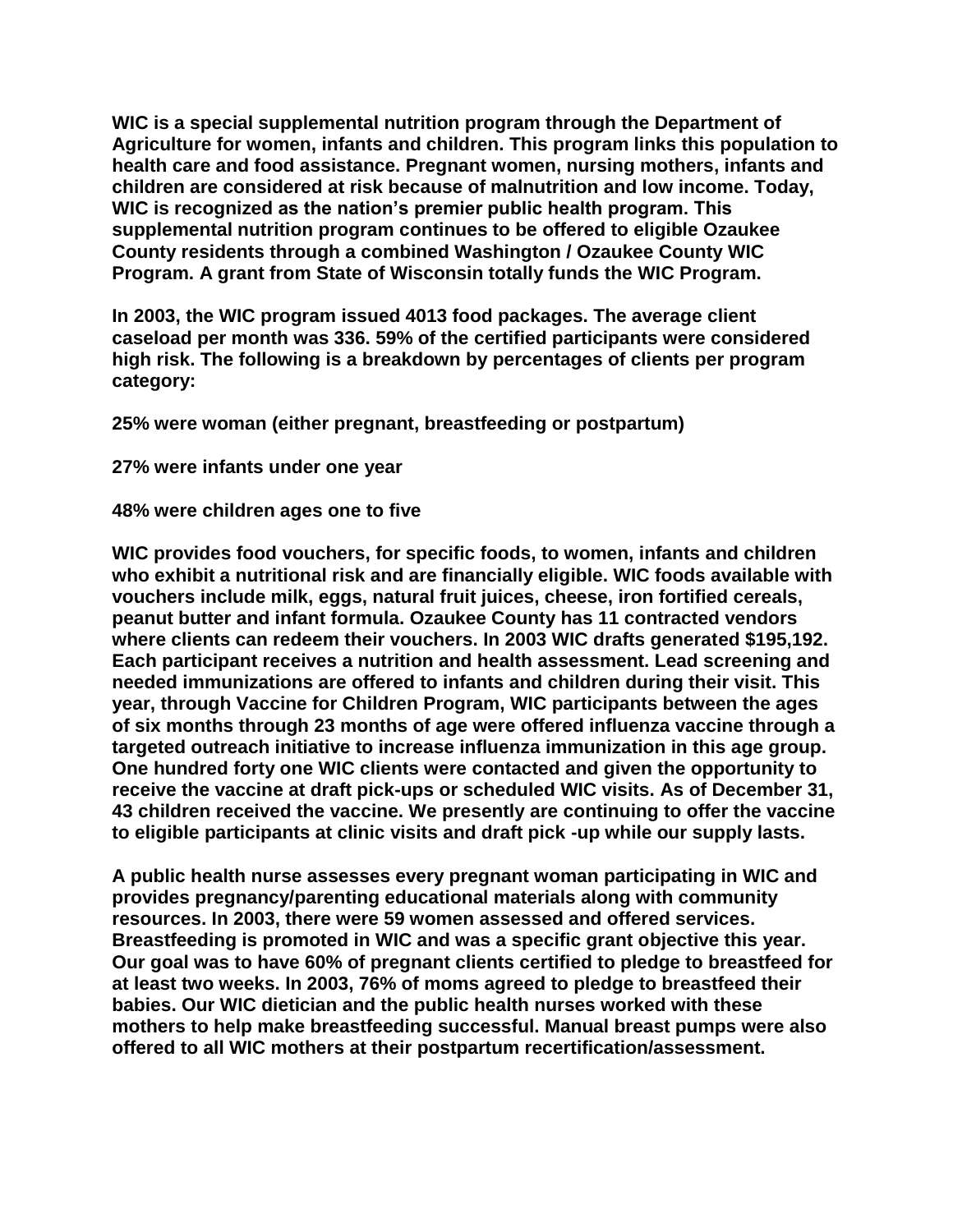**Another grant objective chosen by WIC is one of the many 2010 objectives that address nutrition and the problem of overweight/obese children in the United States. By December 31, 25% of the food packages issued to children ages 2-5 were to contain low-fat milk. We achieved 32%, thus surpassing our initial goal.** 

**This year, the Farmer's Market Nutrition Program (FMNP) was again offered in our WIC program. Its major goal is to increase the consumption of fresh fruits and vegetables of WIC participants and improve the awareness and utilization of farmers markets in Ozaukee County. This year we had 16 farmers accepting drafts at the various farmers markets. Each family participating in the WIC program received \$2.00 and \$3.00 drafts that totaled \$20.00 to be used in the summer and fall farmer's markets. These drafts can only purchase fresh unprocessed Wisconsin grown produce. In 2003, WIC Farmer's Market drafts generated \$2270.00.**

#### **Healthy Child Wellness Clinic:**

**The program, previously known as Primary Care Clinic, is designed to assist families with children between 0 and 18 years old living in Ozaukee County who have: no medical insurance, insurance that does not cover well child check-ups, insurance with high deductibles and/or high out–of-pocket costs. Families with a low income who do not qualify for Medicaid or BadgerCare also qualify. Families can be assisted in signing up for Medicaid or BadgerCare.**

#### **A healthy child clinic visit is designed to:**

- **keep the child healthy and up-to-date with immunizations against many childhood diseases.**
- **allow parents to ask questions and to discuss concerns about their child's overall health.**
- **give the doctor and parents the chance to talk about child safety and developmental issues.**
- **help identify health problems or growth and development delays and assist in referring children for additional services.**

#### **Services Offered**

- **Physicals provided by volunteer pediatric, family practice, and general practice physicians.**
- **Child health history review**
- **Screening and assessment of physical, dental, growth and development, and nutritional needs**
- **Hemoglobin (blood iron) for children 1-18 years old and lead screening for age 6 months through 5 years**
- **Hearing and vision screening**
- **Immunizations are available and given as needed**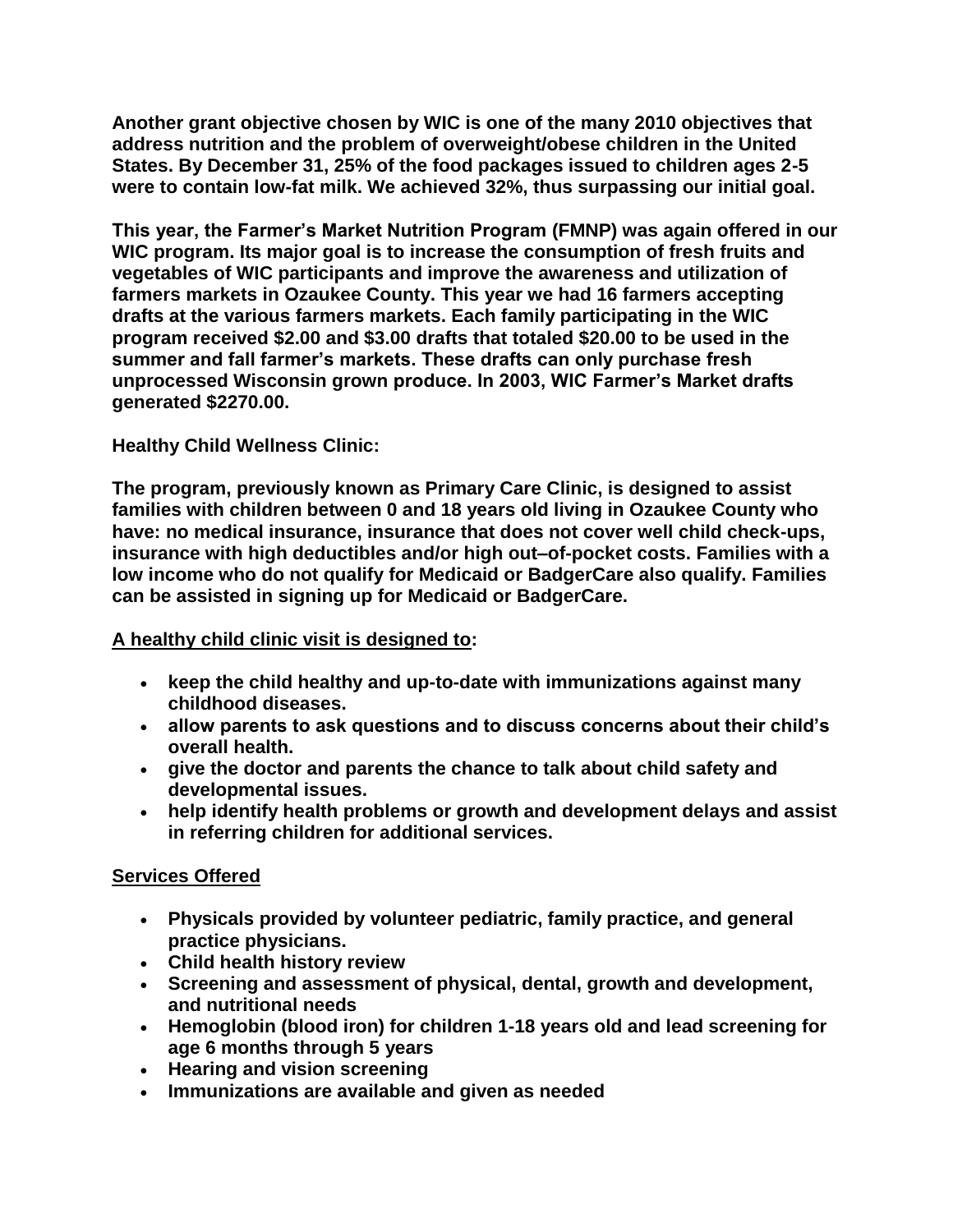- **Counseling on illness prevention, good nutrition, injury prevention, parenting and discipline are offered.**
- **Referrals to other professional services as needed**
- **Clinics are held 8 to 10 times a year at the Health Department and services are provided by appointment.**

**Well Child Service Providers: Physician services are provided voluntarily through St. Mary's Hospital Ozaukee and other area physician groups. Nursing services, immunizations, hemoglobin and lead tests are provided by the Ozaukee County Public Health Department. A one-time amount of money was given to the program for medication vouchers for children through a community donation from the Mequon Thiensville Junior Women's Club. The Port Apothecary-Port Washington and Ye Olde Pharmacy – Cedarburg have agreed to accept the medication vouchers for prescriptions provided by our volunteer physicians.**

**Well Child 2003 Service Summary: In 2003, 35+ families accessed our well child services. 23+ new clients were served with a total of 63 office visits provided. The health department receives clients from a variety of sources including WIC, school programs, immunization program, friends/family, and St. Mary's Ozaukee Free Clinic for adults. We offer special thanks to our volunteer physicians, Dr. Daniel Hagerman, Dr. Beth Hagen. Dr. Carol Estill, and Dr. Lorraine Gauthier, who offered their services at our 8 scheduled clinics in 2003.** 

## CHRONIC DISEASE AND INJURY PREVENTION

**Chapter 255 and HFS 140 (1)(a)(4)**

**Southeast Wisconsin Safe Kids Coalition:**

**This is a four county coalition created to reduce unintentional childhood injuries through educational, technical, policy and advocacy initiatives. Ozaukee, Waukesha, Milwaukee and Washington counties participate together to provide the educational and community programs to reduce injuries and mortalities to children. One of our MCH nurses continues to represent Ozaukee County Public Health Department in this coalition. She has been recertified as a Child Passenger Safety Technician, thus allowing her to help coordinate and participate in three car seat checks this year. She has also coordinated the Delivering Fire Prevention Program in Ozaukee County in October 2003. This education program is designed to educate families and the community on fire prevention and smoke detectors. Six fire departments participated in this program. During the event, 39 families were visited and 113 smoke detectors were tested. Of those checked, seven were**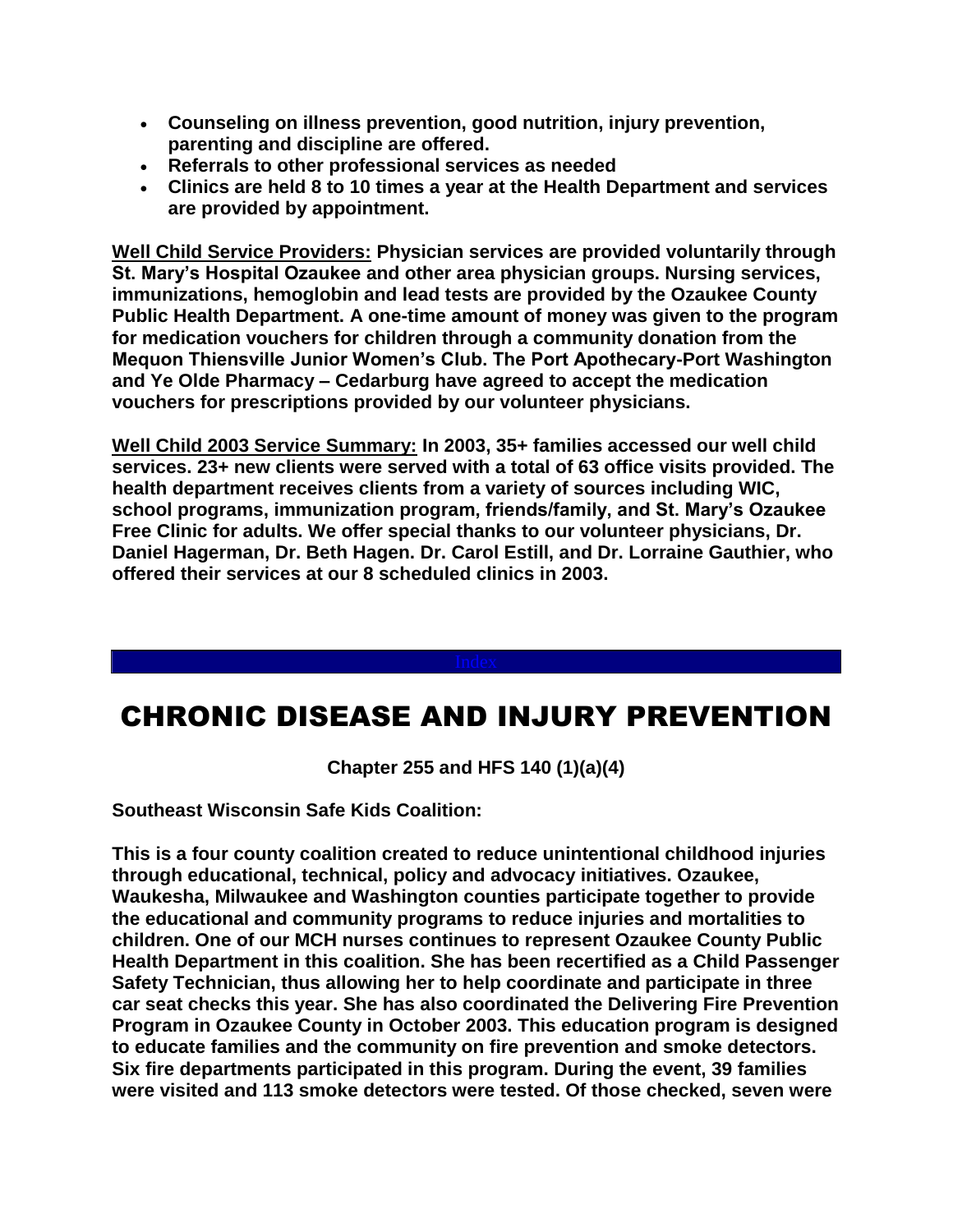**found not to be working. Another major event of this coalition was the Winners Wear Helmets Program. All four counties participated in the event to educate third graders on bike safety and to distribute a free bike helmet to all participants.**

**Cardiovascular Risk Reduction/Blood Pressure Control Program:**

**High blood pressure (hypertension) continues to be a major risk factor for both heart attacks and strokes. Referred to as the "silent killer", high blood pressure often has no symptoms. Screening programs can identify people with hypertension who were unaware of their problem.**

**The Ozaukee County Public Health Department conducts five FREE blood pressure screenings every month at different Ozaukee County locations – Cedarburg, Port Washington, Grafton, Thiensville and Mequon. FREE blood pressure screenings are also conducted at the Ozaukee County Fair and as part of our Adult Health Screening Program.**

**Participants receive a pamphlet explaining what their blood pressure means, what action they need to take and lifestyle modifications to lower blood pressure.**

**1,402 people participated in the Blood Pressure Screening Program in 2003.**

**Adult Health Screening (Exhibit III)**

**The Ozaukee County Health Department provides Adult Health Screening Clinics in an effort to detect and prevent chronic health problems. These clinics can include screening blood pressure, near and distance vision, visual field analysis, hearing, diabetes and cholesterol (total & HDL "good" cholesterol).** 

**Screening Clinics are conducted at both public and private sites. Each site chooses which screenings to offer.** 

**In 2003, public sites included the Ozaukee County Administration Center (Feb. & May), Northern Ozaukee School District (March), the Ozaukee County Senior Conference (June), Breakfast on the Farm (June), the Ozaukee County Fair (July-Aug.), Concordia University Health Fair (Nov.) and Manchester Mall the 3rd Tuesday of every month.**

**Private sites in 2003 included the Grafton School District, Ozaukee Bank Prime Time programs in Grafton & Cedarburg, Southern WI Lutheran Church Convention at Concordia University, and three Ozaukee County businesses/worksites.** 

**An integral part of every screening is counseling by a public health nurse. All participants are given their screening results, informed whether their results are normal or not, and instructed what to do about abnormal results.**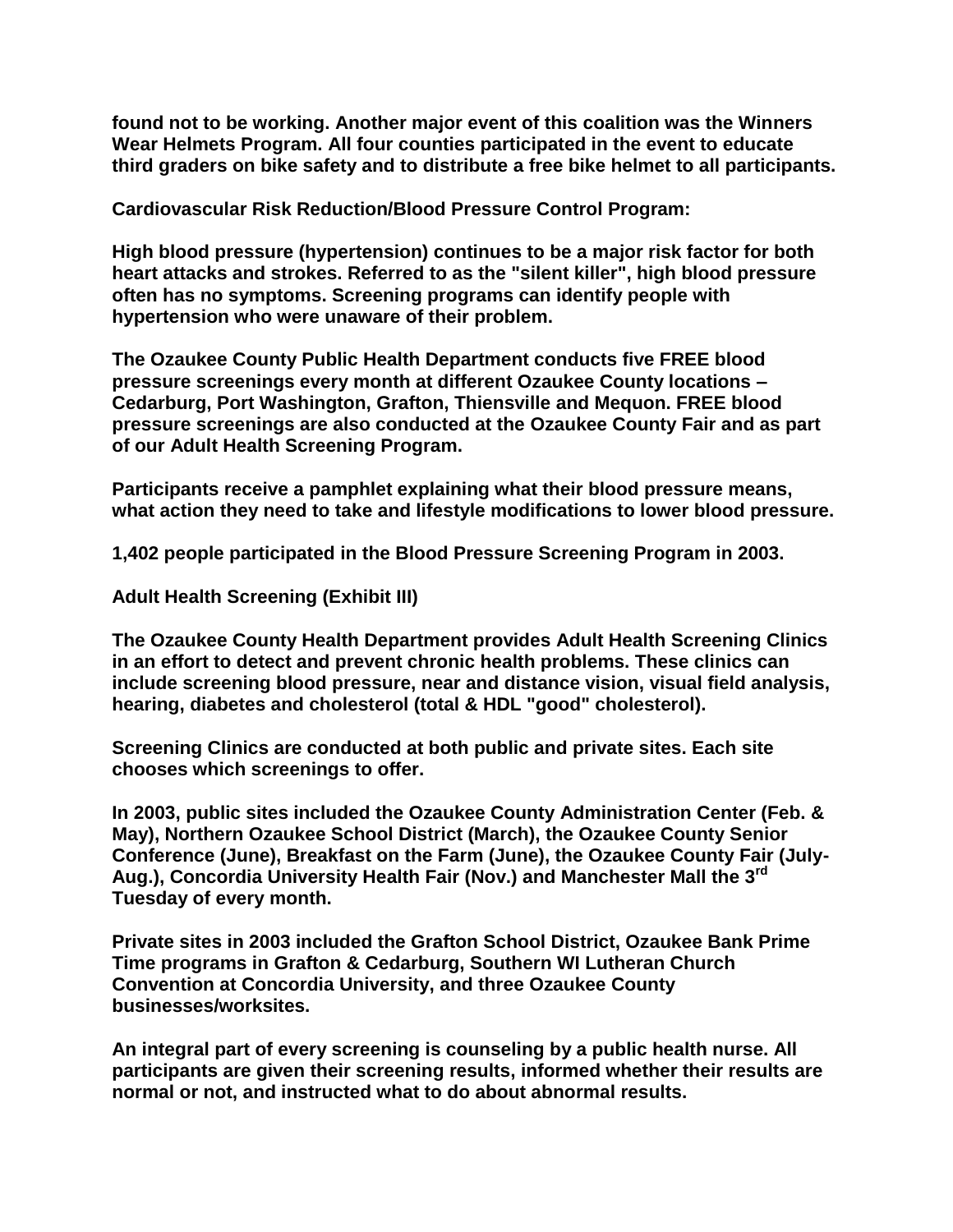**In 2003, a total of 1,521 people were screened and counseled. 385 of them were referred for follow-up medical care. Many of those referred for medical evaluation indicated they would not have known of their need without the screening program**

**2003 Consolidated Grant - Prevention Program Objectives:**

**The local needs assessment identified physical inactivity as an area of concern. To encourage Ozaukee County residents to walk more, the Health Department created "Walk for the Health of It" brochures for Cedarburg, Grafton, Mequon-Thiensville, & Port Washington. Each brochure has designated walking courses, local history, & lists healthy benefits of walking. 50 Ozaukee County residents newly committed to increasing physical activity through participation with the "Ozaukee County Walk for the Health of It" program.**

**A second objective, also based on the local needs assessment, addressed the need for men to get preventive health screenings. The Health Department distributed "Men's Health Packets" that contained: (1.) a pull tab card listing men's health screenings, their purpose, the age to start screening, and how often each screening should be done, (2.) a laminated shower card describing how to do a self testicular exam for cancer, and (3.) a wallet card to keep track of screening dates & results. Follow-up phone calls indicated the packets were successful in getting men to seek health screenings. As a grant outcome, 30 Ozaukee County men ages 45 or older received at least one additional preventive health screening as a result of education and counseling regarding the need for prostate, colon-rectal and testicular cancer screenings.** 

#### **Wisconsin Well Women (WWWP):**

**The Wisconsin Well Woman Program, a state and federally funded program, helps low income, uninsured, and underserved women gain access to lifesaving screenings for early detection of breast and cervical cancer. Deaths from these diseases occur disproportionately among women who are uninsured or underinsured. The program provides both screening and diagnostic services, including clinical breast exam, mammograms, pap tests, surgical consultation and diagnostic testing for women whose screening outcome is abnormal. The WWWP coordinator provides case management services to ensure that women are screened at appropriate intervals, access appropriate diagnostic services and medical treatment as needed. Women who are screened through WWWP, who are diagnosed with breast or cervical cancer are eligible for full Medicaid coverage for treating the condition. This includes all Medicaid mandated and optional services. In 2002, one Ozaukee County woman was diagnosed with breast cancer and continues to receive Well Woman Medicaid benefits. The WWWP also pays for selected screenings and diagnostic tests related to depression, domestic abuse, high blood pressure, cholesterol levels, and osteoporosis.**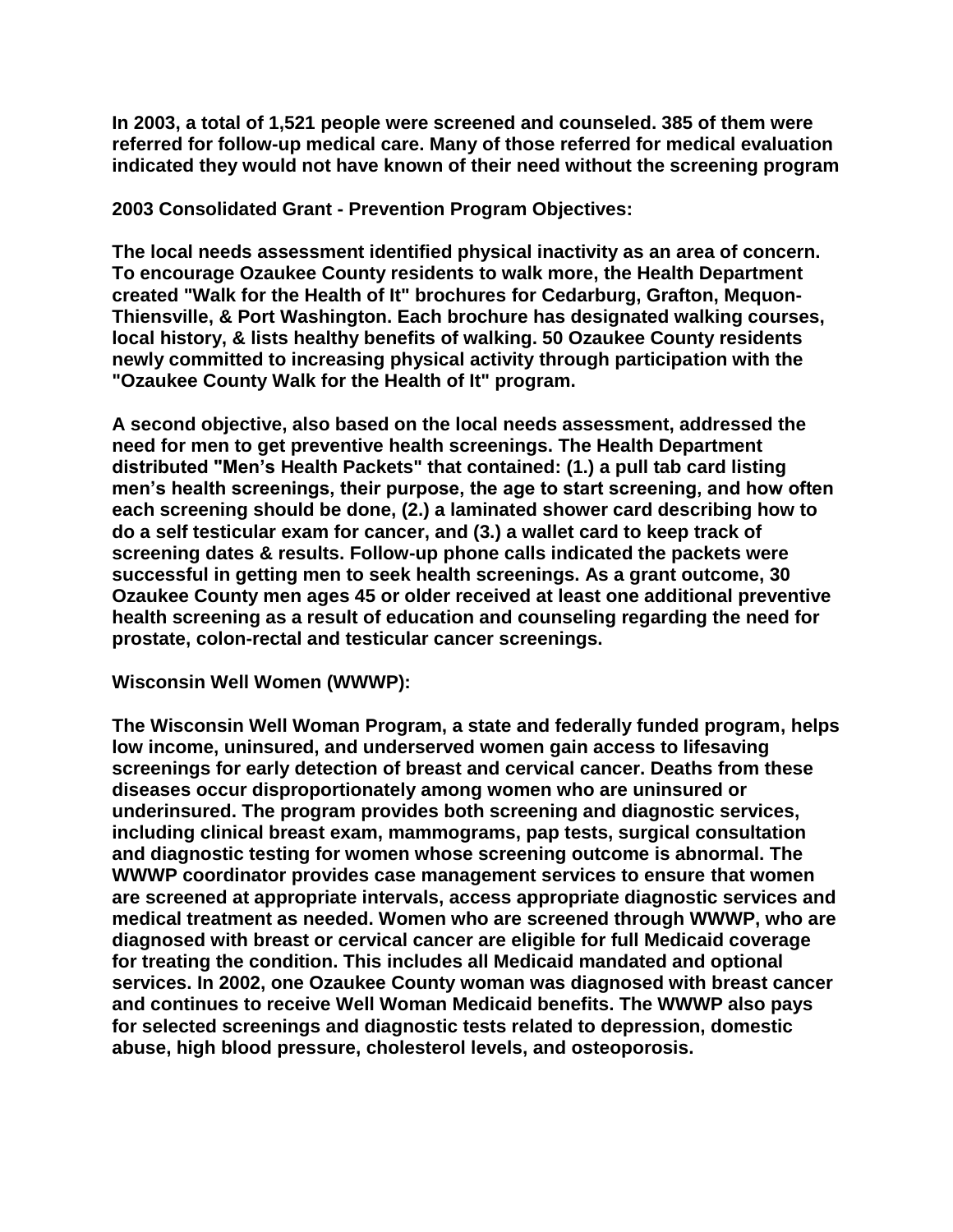**Eligible women are enrolled through the Ozaukee County WWWP program coordinator. The screening program focuses on women who are 35 through 64 years old with a household income at or below 250% of the current poverty level. The priority of the mammography component of the program is to screen women ages 50–64. By federal mandate, 75% of women receiving mammograms through WWWP must be 50-64 years old. In 2003, 75 Ozaukee county women were enrolled in WWWP. 52 women received mammograms and 11 needed follow-up studies for abnormal results. 43 Pap and pelvic exams were performed two had abnormal results and needed further evaluation.**

**The Ozaukee 100 Breast Cancer-Screening program encourages 100% of women in Ozaukee County to have routine breast cancer screenings. The Ozaukee 100 fund provides financial assistance for women who need mammography screening and follow-up testing for breast related concerns and who lack resources to pay for these services. The work of the coalition is supported by donations to the Ozaukee 100 fund. In 2003, twenty-four women received 42 breast related services.**

**Tobacco Control Initiatives:**

**The Ozaukee County Smoke Free Coalition met monthly working with the Ozaukee Council, Inc to assure completion of the Tobacco Control Board's grant objectives and to increase public awareness of the dangers of tobacco use and environmental second hand smoke. Under the coordination of Sue Marten, Tobacco Coordinator, the following objectives were achieved.**

 **15 Ozaukee County youth leaders demonstrated an increased knowledge in clean indoor strategies.** 

 **A three-year tobacco control plan was developed and ratified by the Ozaukee County Tobacco-Free Coalition membership.**

 **300 residents of Ozaukee County newly committed to become active participants with the Ozaukee County Tobacco-Free coalition in the implementation of a smoke-free environment public policy campaign.**

 **25 employers demonstrated an increased knowledge of the benefits of workplace smoke-free policies.**

 **20 physicians and dentists signed on to publicly advocate in support of smokefree environments.**

**Due to state budget cuts, the 2004 tobacco funds were reduced for funding local coalitions. Ozaukee County was one of seven health departments in the southeast region that lost their funds to continue the work of the coalition and tobacco coordinator.**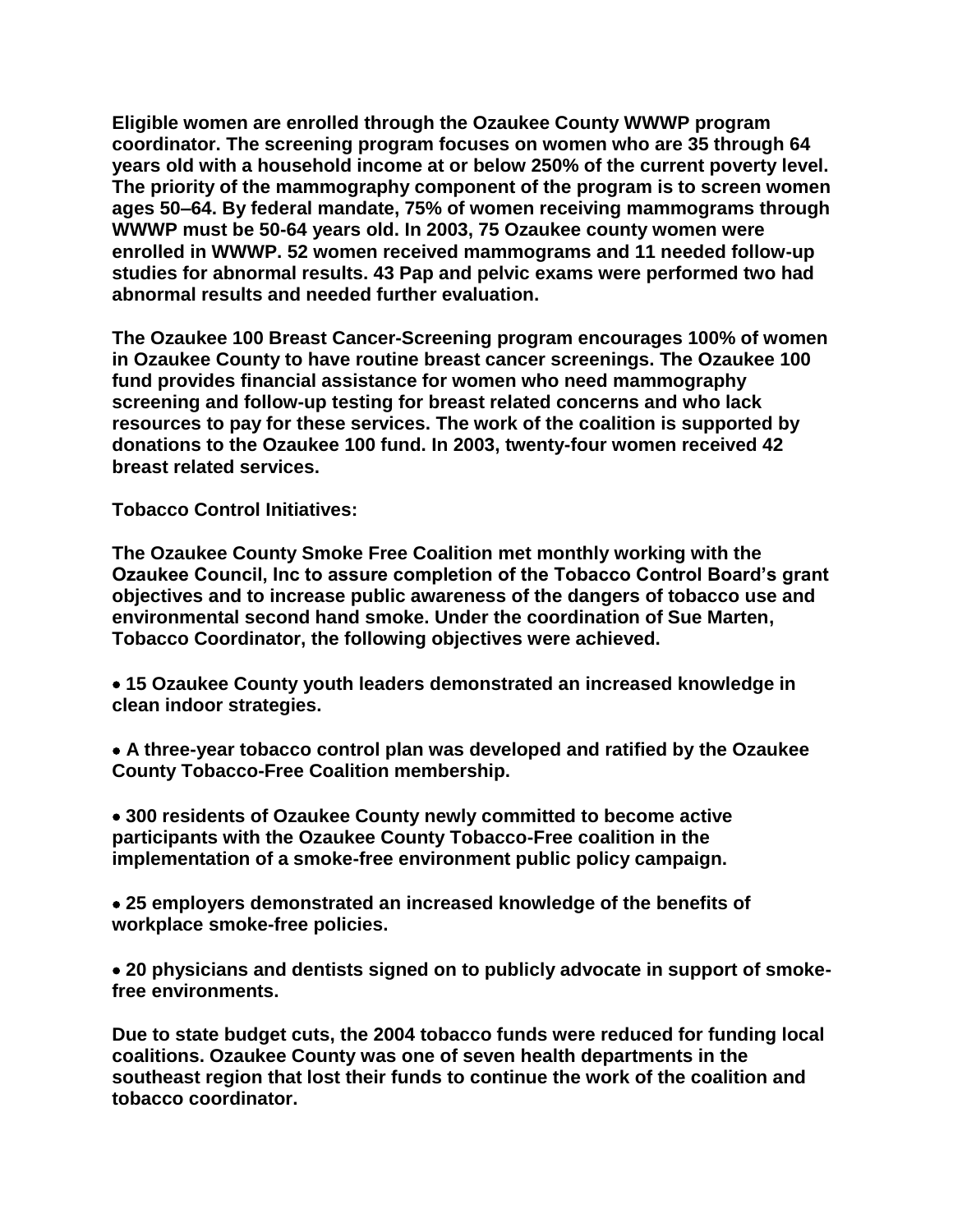**Indeed, both the Ozaukee Council and the Health Department will continue to address the Board of Health's appointed health priority, to reduce tobacco use and second hand tobacco exposure.**

## ENVIRONMENTAL HEALTH SERVICES

**Chapter 254 of the Wisconsin Public Health Statutes**

**Environmental Health Specialists (EHS):** 

**Many of the duties of the EHS have included providing consultation to citizens and staff on environmental issues, investigation of potential human health hazards, writing press releases, maintaining aspects of the department website, presenting monthly reports to the County Board of Health, grant writing, assisting nursing staff with the follow up and investigation of food and waterborne disease outbreaks, and program development and implementation. Other duties of the EHS have included creating news articles and public service announcements, participating in educational workshops, career days and committee membership. The EHS is a member of the following committees: the WDNR Beach Advisory Workgroup and the Health Department Emergency Planning Committee. The EHS continues to be a member of the County Emergency Management Level B Hazardous Materials Team.**

**Environmental Referrals:**

**This year, the Environmental Health Specialist addressed over 560 citizen environmental concerns, a 24% increase over 2002. These concerns included issues of housing and home safety, lead, indoor air quality (mold), food safety, drinking, pond and beach water quality, pest and animal control, sewage, solid and hazardous waste, radon, asbestos, West Nile Virus, occupational health, and emergency preparedness.**

**Beach Monitoring Program:** 

**From May through September, the EHS assisted the health department with a beach-monitoring program in Port Washington and at Harrington State Park. The health department teamed with city officials to sample and test the waters for a pathogenic indicator (E. coli) five days per week for sixteen consecutive weeks. In general, the percentage of samples which resulted in the posting of both closed and poor condition advisories were at; Hwy D Boat Launch and North Harrington beach 25%, South Harrington and Cedar beach 30% and Upper Lake Park beach 30%. The EHS regularly attended DNR Beach Advisory Workgroup meetings to discuss and share information relative to administration of this field program.**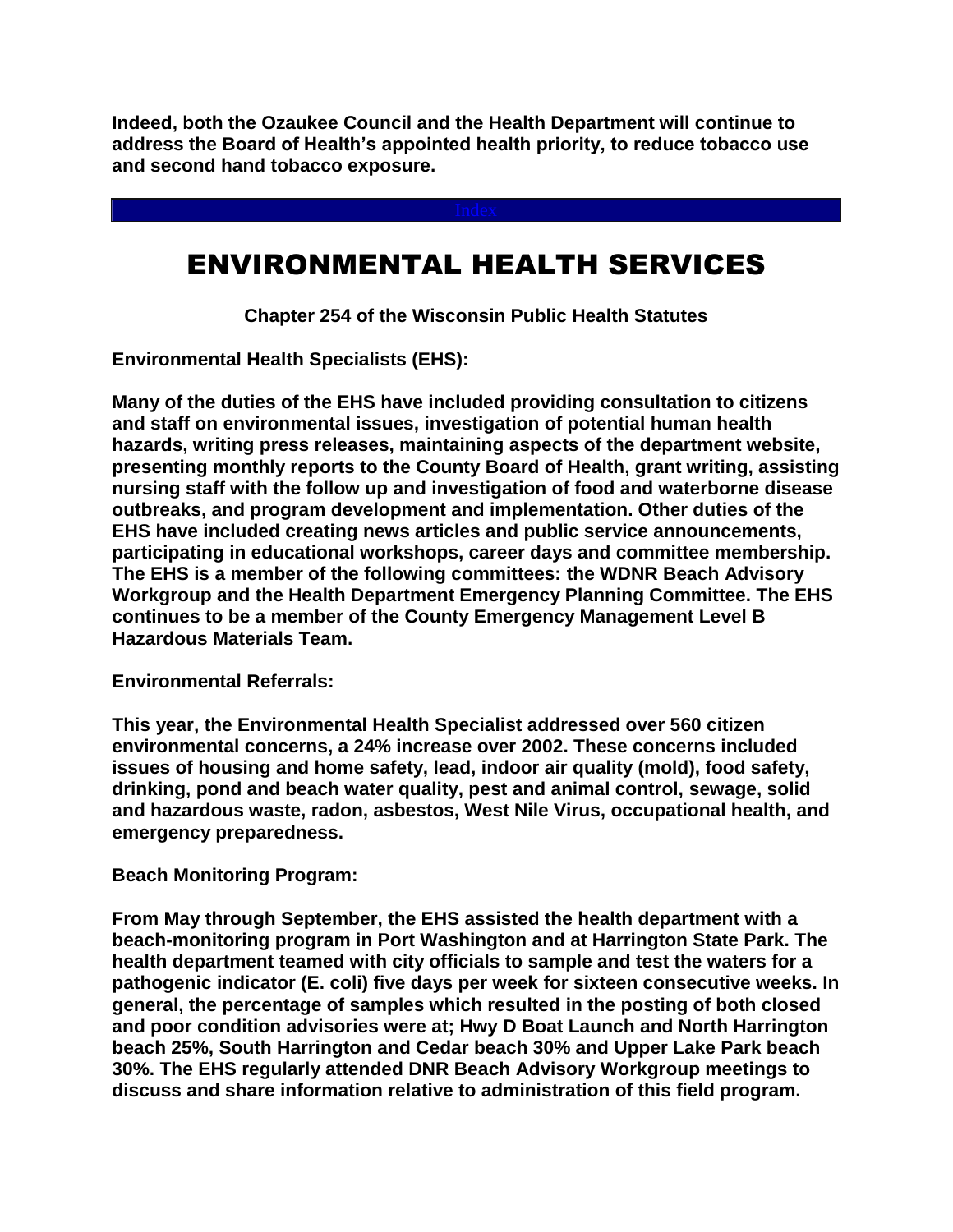**Well Water Mini Grant Objective:**

**The EHS provided assistance to the health department by writing a grant that provided the department with water analysis equipment. As a consequence of this grant, 18 citizens from each civil town received free well water screening for fluorides and nitrates and lab testing for total coliform bacteria. The results of these water samples indicated all sampled water supplies were bacteriologically 'safe', 96 % had nitrate levels below a level of health concern, and 57% were naturally deficient in fluoride levels. With the acquisition of this equipment, the health department now has the capacity to screen water for these chemical parameters on a walk-in basis.**

**Joint County Radon Screening Initiative:**

**In 2003, the EHS worked with the Washington County Public Health Department's EHS, to develop and market a home radon screening initiative. In total, both departments sold over 700 radon passive test kits. Ozaukee County Public Health Department staff sold over 350.**

**Ozaukee County Housing Initiative (OCHI):** 

**Department collaboration with this citizen community group began in late 2002 on a fee for service basis. In 2003, the EHS conducted inspections in residential units that were scheduled to receive OCHI rehab grant dollars through the HOME consortium. Late in 2003, the executive members of OCHI requested that the Ozaukee County Public Health Department consider assuming administrative duties of their rehab grant programs. This request was discussed and later approved by the County Board of Health. These rehab grant programs will be implemented in the spring of 2004.**

**West Nile Surveillance:**

**As a follow-up to the state 2002 WNV bird surveillance activities which indicated that virus infected birds were present in Ozaukee county, the EHS did coordinate a countywide mosquito surveillance program in 2003. From June through September, participating private and public properties were monitored for adult mosquito populations to provide the department with a baseline of information on what species were present in the county, and in what relative numbers. These insects were also tested for the presence of the WNV. The Marshfield Clinic provided laboratory support for these surveillance activities and is in the process of reviewing all the data that was collected. That 2003 final report will be shared with municipal officials and citizens once it is received.**

**Childhood Lead:**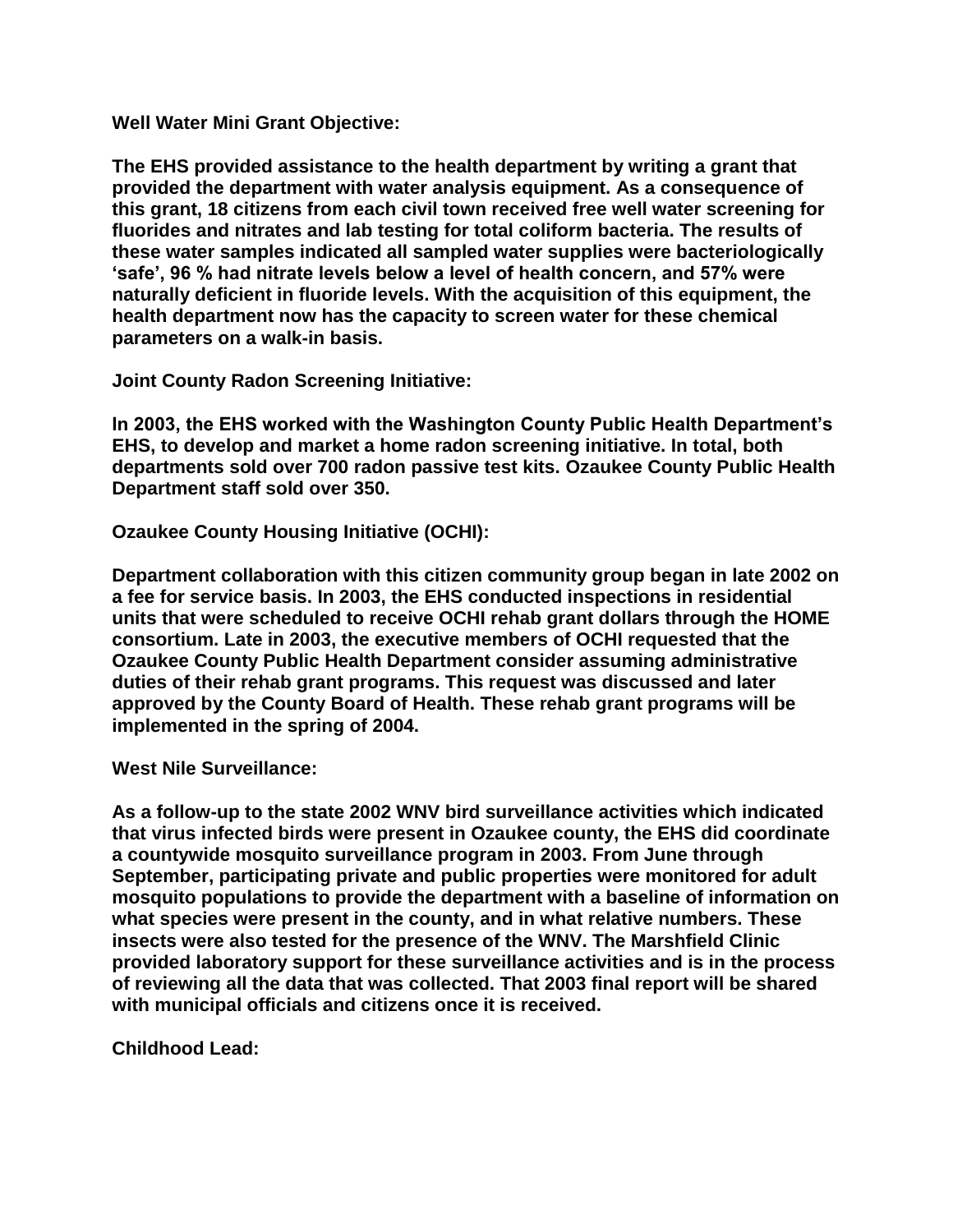**The health department continues its effort to reduce childhood lead exposure and to identify children that have been lead poisoned. The department provides free blood lead screening to children ages six months to less than six years at WIC, Healthy Child Wellness clinics, and upon request. The total number of children screened in the county in 2003 was 512. This department screened 73 children or 14% of that total. Of the total number of children screened, two cases or less than 0.5% had levels of blood lead that would be a serious health concern. To all parents with young children, public health nurses and the environmental health specialists work jointly to provide both information and services. Families are provided counseling on proper nutrition and lead hazard reduction techniques. The department provides a no-cost HEPA vacuum to parents for use in the home. Targeted case management is provided when necessary, as per state protocol. The EHS conducts home risk assessments, which include lead inspection and the collection of lead samples. This year, The Wisconsin Division of Public Health grant funding provided for the training and certification of local home improvement professionals in lead safe working techniques. Three area contractors completed the forty-hour training and became state certified and one contractor renewed his certification.** 

**Bioterrorism Planning and Preparedness:**

**In September of 2003, the health department employed an additional full-time EHS with half of this position funded with grant dollars from the state bioterrorism program. This EHS coordinates homeland security issues, which include bioterrorism and other related emergency response type activities either manmade or natural. Besides assisting in on-going environmental health activities that the department now provides, this EHS will be a representative on the Quad Counties Consortium (QCC), a mutual aid organization including staff from Ozaukee, Washington, Sheboygan, and Fond du Lac counties. This involvement will act to foster communication between departments of county government, encourage the sharing of local resources, and coordinate area training events. Through the grant, the 24/7 capacity of each of the counties has been enhanced. We increased public health's local communication capacity with the purchase of four two-way radios, provided two Incident Command workshops for community partners in Ozaukee County, enhanced our supply of personal protective equipment, and increased our available resource materials. We have updated and consolidated our emergency contact lists and phone trees. The EHS has created a portable display board that provides information on the Quad Counties Consortium and other items of public health. The board will be set up at various locations for viewing. The EHS has collected and written information pieces for the QCC and staff on items such as, pager and radio use and Chronic Wasting Disease. Both EHSs have been trained as EPA 165.15 HAZMAT Technicians.**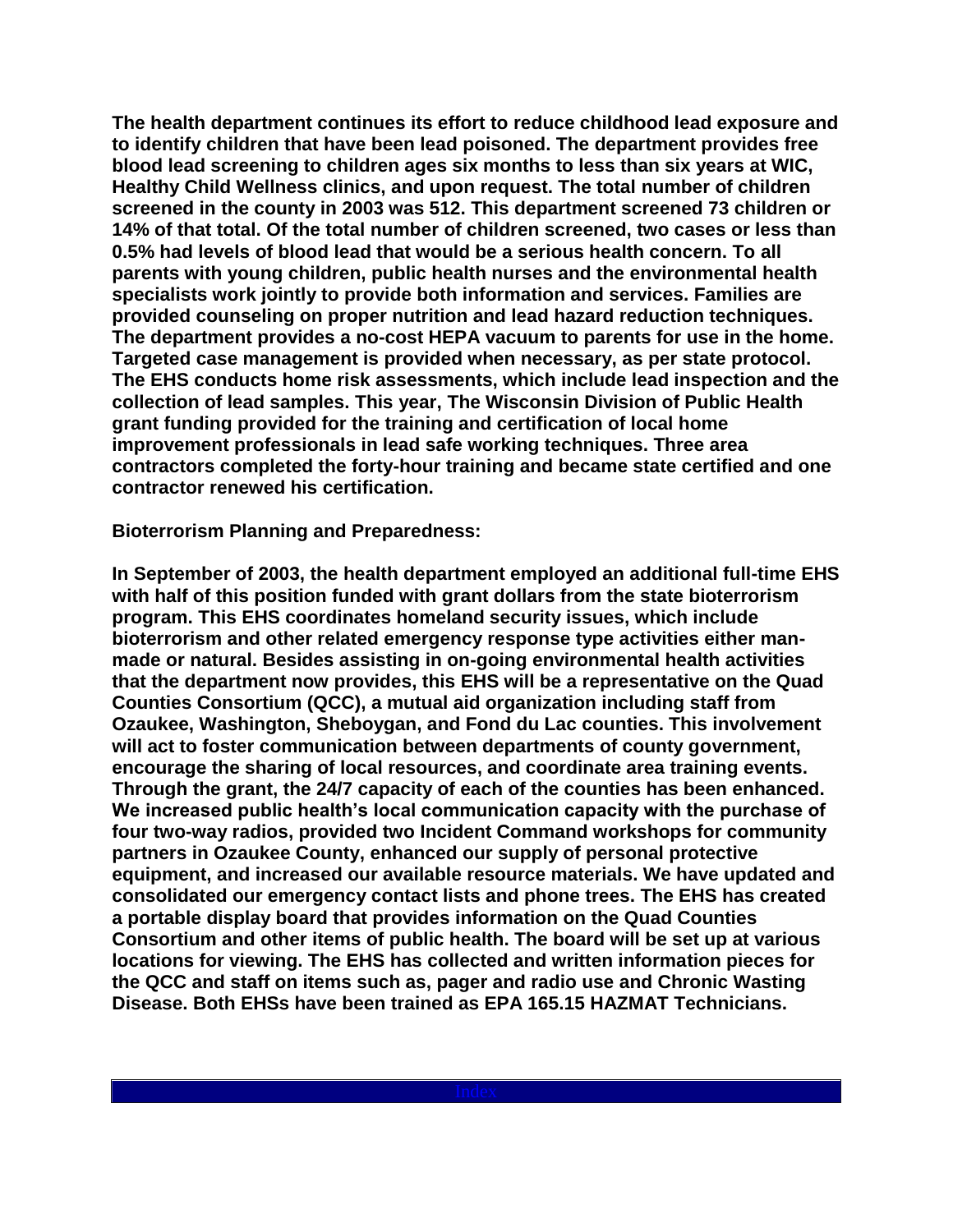### PUBLIC HEALTH NURSING AND HEALTH PROMOTION

#### **Wisconsin Public Health Statutes**

**251.04(8); 251.05(2)(a); 253.06; and HFS 140.04(1)(a); and 140.04(1)(c)**

**Community Assessment 2003**

**The State of Wisconsin Division of Public Health directs each county health department to perform a community assessment every 5 years. In 2002, the second health study was completed. Health priorities selected by the Board of Health after the 2002 Community Health Survey is as follows:**

- **Overweight or obese adults and children.**
- **Alcohol and drug use.**
- **Tobacco use and environmental tobacco exposure.**
- **Preventive health screenings.**

**In order to keep a pulse on activities being addressed and to celebrate successes in the community, we have asked our community partners to inform us of any inprocess or completed programs/projects on a worksheet. A copy of the 2002 survey and this worksheet are available on our web page http://www.co.ozaukee.wi.us/nurse.html**

**In 2003, Aurora Healthcare, through a grant, conducted a community health survey in 40 communities in the southeast region. These surveys are pursuant to the Wisconsin Division of Health's priority, "Healthiest Wisconsin 2010". The study was conducted by JVK Research to gather information on the health practices and health-related behavioral risks of residents. Public distribution of current survey results is currently being discussed between Ozaukee Public Health and Aurora Healthcare and will be released early in 2004.**

**Health Care For Migrant Workers and Families:**

**The Migrant program addresses health needs of migrant workers and their families. Approximately 150 Latino workers and their families came from southern Texas to work in the cannery in Belgium and the produce freezing plant in Random Lake. Most workers lived in one of the two "migrant camps" in Belgium during their five-month stay in Wisconsin. They have low annual incomes; often have no health insurance, and minimal routine or preventive health care. Public health nursing services provided to the migrant population includes health teaching, communicable disease follow-up, assistance with scheduling medical care appointments and coordination of care with other community agencies.**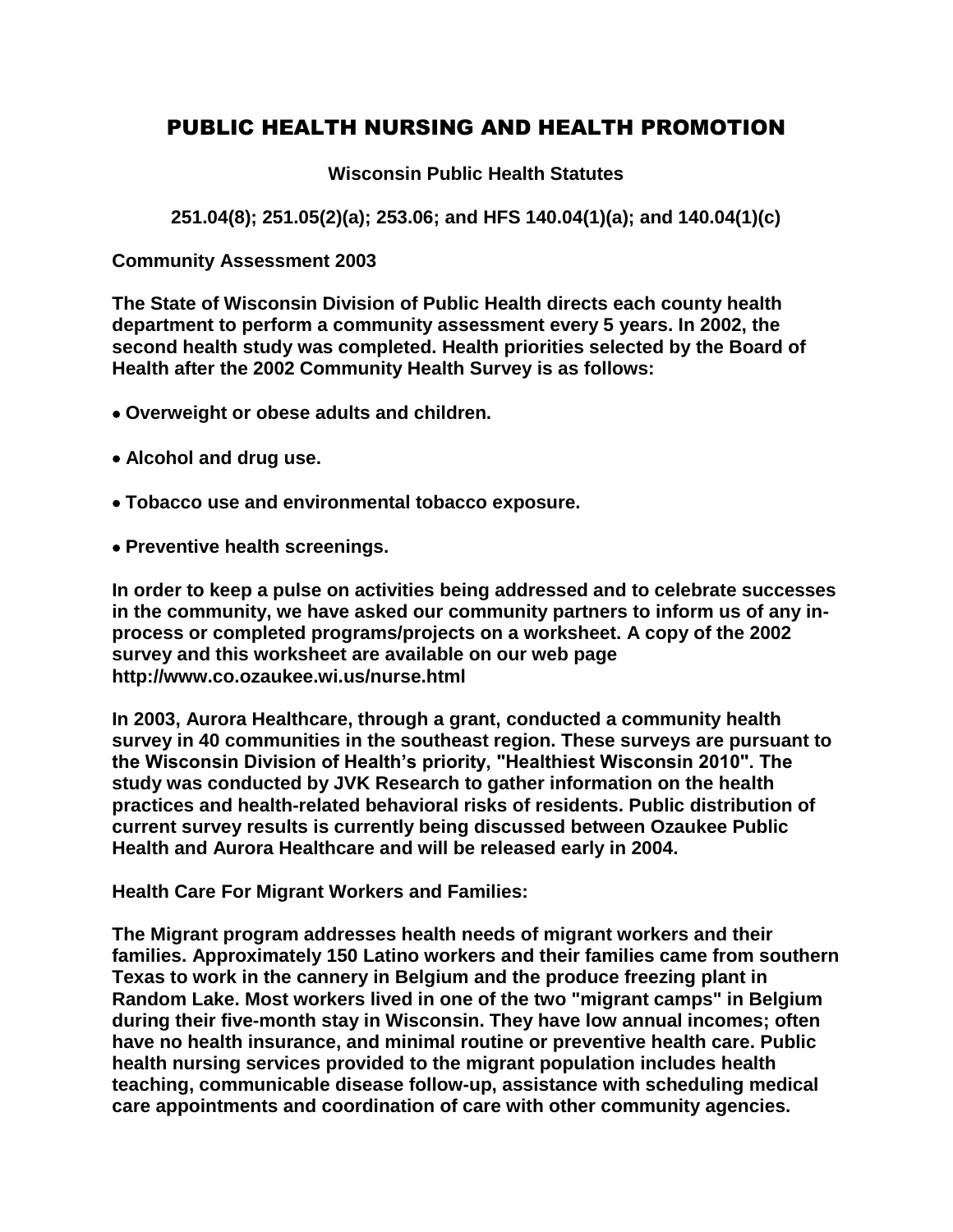**There is a federally funded program for migrant workers outpatient health needs administered through Family Health Medical and Dental Center in Wautoma, WI. Public health nurses assist migrant workers to access providers who participate in a discounted voucher reimbursement program with this clinic. Primary care, specialty care, diagnostic testing, dental care, prescription medication, and many more outpatient healthcare needs are coordinated through a public health nurse for the migrant workers. State program immunizations and WIC services are also provided through the Health Department.** 

**We would like to give special thanks to the following primary care providers who have been very generous in meeting the migrant worker's needs in Ozaukee County:**

- **Dr. Celestino Perez and office staff.**
- **Dr. Salvador del Rosario and office staff**
- **Dr. Raymond Bauer and Greenlane Family Practice staff.**

**Community outreach to the migrant workers was increased this year through a community health fair sponsored by St. Mary's Parish Belgium. Public Health department nurses administered adult tetanus vaccines, provided health education, and coordinated other healthcare needs. The success of this event has led to the planning of an annual community health fair with St. Mary's Parish.** 

#### **Home Care Program: (Exhibit IV)**

**Our homecare agency is state licensed and available to all eligible Ozaukee County residents who need assistance in their home. We provide skilled nursing, bath service and medication management that is reimbursed by private pay, (sliding scale for low income residents) or private insurance. We also provide personal care services reimbursed by Medicaid. Our Home Care Program serves those community residents who would otherwise be underserved.** 

**Our unique approach to homecare service is holistic and provides quality health care. We work closely with the client's support systems to assure a safe home environment. Our mission is to improve or maintain our client's health through skilled intervention, personal care assistance, ongoing education and exploration of community resources.**

**The Ozaukee County Department of Social Services, who also has a Personal Care Only agency, contracts with our department for a full time RN to supervise their Personal Care Workers.**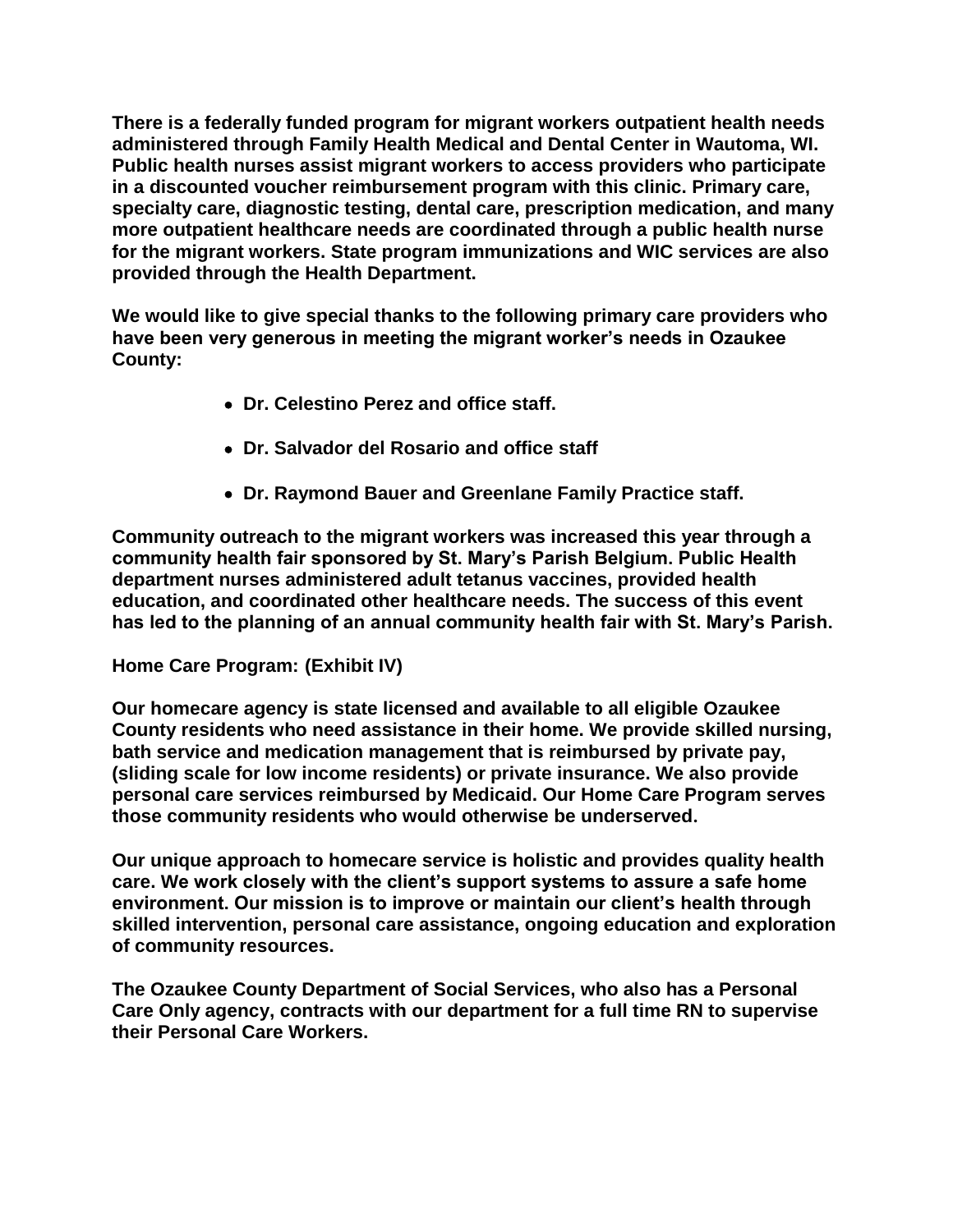**Our department continues to outreach to community members and partners in an effort to increase awareness of our program. Our charges for services increased by 3% effective** 

**January 1, 2003 to generate more revenue to support this program. We have also worked hard to streamline processes and utilize technology to improve productivity and decrease cost. The Home Care program had a 14% increase in patient caseload from 2002.** 

**Nursing Student Preceptor Program:**

**The public health department participates in providing public health clinical experiences to nursing students. The public health department has contracts with seven nursing schools. Twelve students from Concordia University participated in the flu and immunization clinics in 2003. This year the senior nursing student enrollment was low. Next year, we anticipate a greater number of students to participate in the program.**

**Volunteers:**

**Our dedicated and caring volunteers made a difference in 2003. Our department programs benefited from the numerous hours and talents of our volunteers. In 2003, 402 volunteers donated 832 hours of service to the school hearing, vision, and scoliosis screening programs. Thirteen volunteers donated 330 hours at our blood pressure and adult health screenings; four volunteers donated 28 hours to our Wisconsin Well Woman Program activities; two volunteers donated 240 hours to our Children with Special Health Care Needs program and 20 volunteers donated 196 hours of service at our monthly immunization and flu/pneumonia clinics. Four physicians donated a total of 24 hours at our Healthy Child Wellness Clinics and two physicians donated 12 hours at our scoliosis re-screens. Volunteers provided a total of 1,662 hours of service.**

**A Public Health Nurse coordinates the Volunteer program with the assistance of clerical support staff. The individual program managers' train and supervise the many volunteers.**

**We sponsor an annual Volunteer Luncheon in the spring to show our appreciation to our volunteers for all their hours of service. We would not be able to provide valuable services to our community if our volunteers did not dedicate so much of their time and talents.**

**The health department maintains current information and links for health issues on their web page.**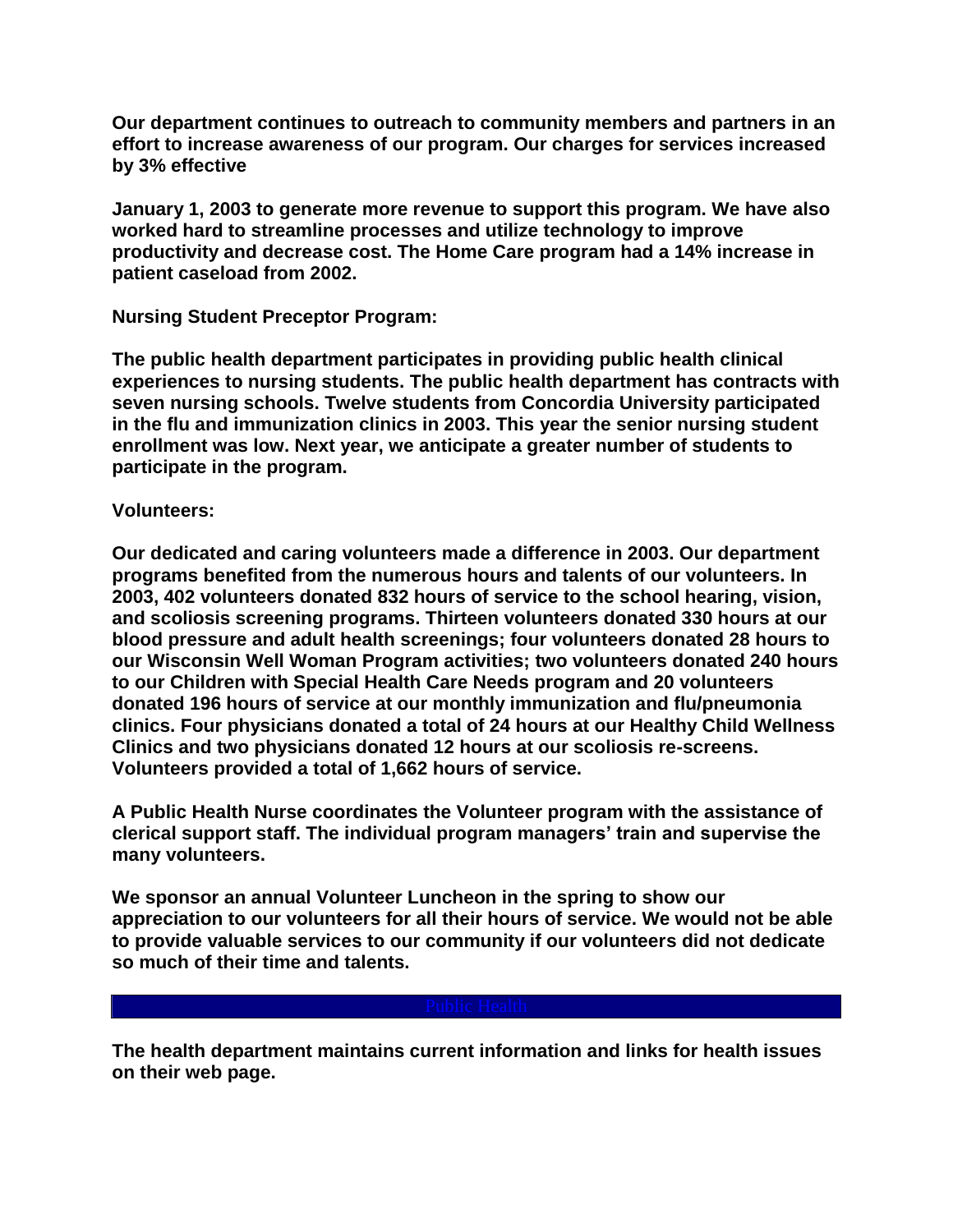

## **CHARTS AND EXHIBITS FOLLOW BELOW**

#### **EXHIBIT I**

| COMMUNICABLE DISEASES OZAUKEE COUNTY 2003 |         |           |                |                                |                |                |                  |
|-------------------------------------------|---------|-----------|----------------|--------------------------------|----------------|----------------|------------------|
|                                           | Fred/   | Port/     |                | Grafton CedarburgMequon/ Total |                |                | Total            |
|                                           | Belgium | Saukville |                |                                | Thiens         | 2003           | 2002             |
| Blastomycosis                             |         |           |                |                                |                | 0              | $\overline{0}$   |
| <b>Brucellosis</b>                        |         |           |                |                                |                | $\Omega$       | $\overline{0}$   |
| Campylobacter                             | 1       | 3         | $\overline{2}$ | 6                              | 5              | 17             | 16               |
| Cryptosporidium                           |         |           |                | 1                              |                | 2              | 5                |
| E. Coli 0157 (misc)                       |         |           |                |                                | 1              | $\overline{2}$ | 6                |
| Encephalitis                              |         |           |                |                                |                | $\Omega$       | $\boldsymbol{0}$ |
| Foodborne Outbreaks                       |         |           |                |                                |                | $\mathbf{0}$   | $\boldsymbol{0}$ |
| Giardia                                   |         | 1         |                | 1                              | $\overline{4}$ | 6              | $\overline{4}$   |
| Haemophilus influenza B.                  |         |           |                |                                |                | 1              | 1                |
| Hepatitis A                               | 1       |           |                |                                |                | $\overline{2}$ | 6                |
| Hepatitis B                               |         | 1         |                |                                | 5              | 7              | 12               |
| Hepatitis C                               | 4       | 14        | 3              | 4                              | 10             | 35             | 39               |
| H.I.V.                                    |         |           |                |                                |                | $\mathbf{0}$   | 3                |
| Legionairres                              |         |           |                |                                |                | $\mathbf{0}$   | 3                |
| Listeria                                  |         |           |                |                                |                | $\theta$       | $\theta$         |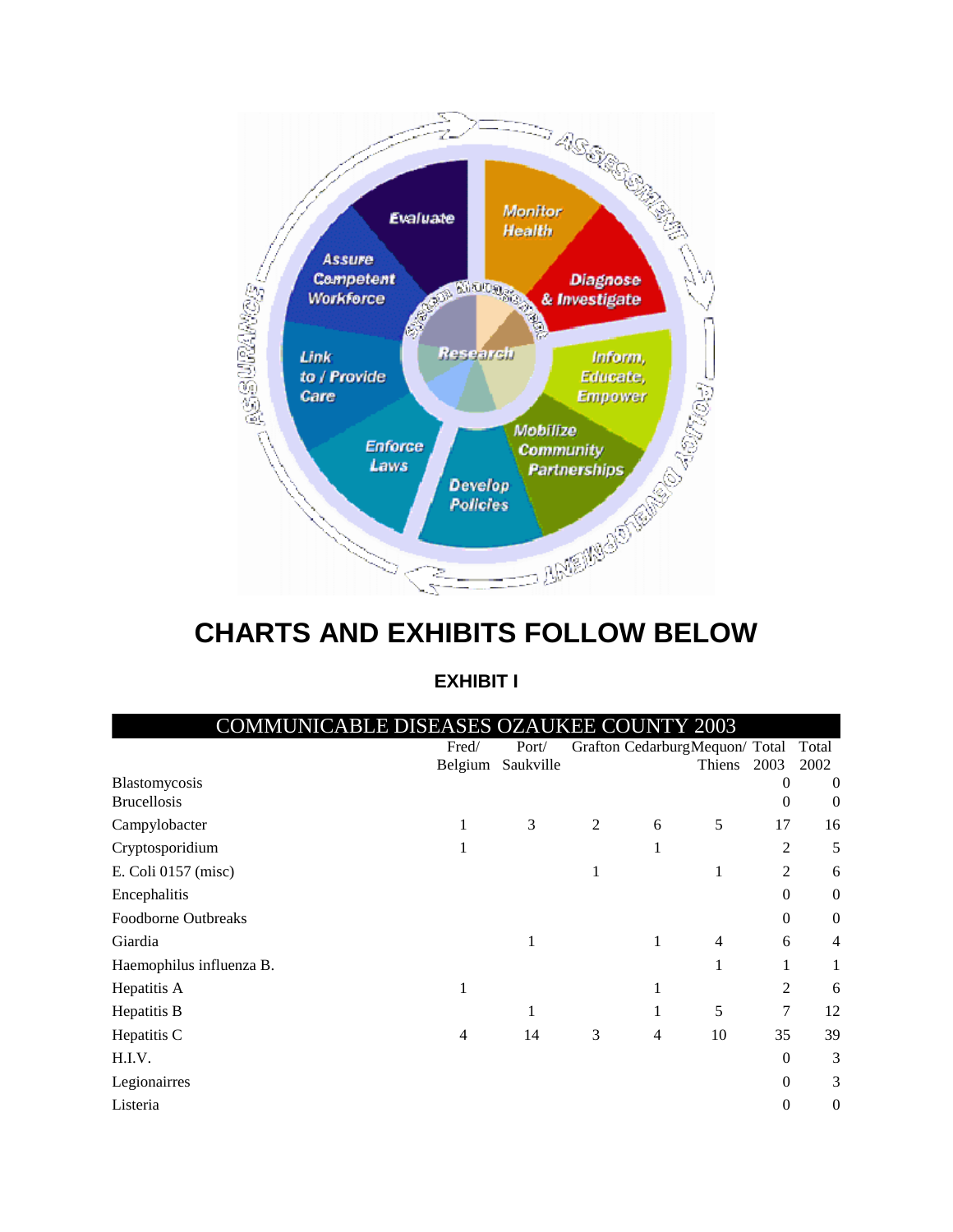| SARS (investigation only-not confirmed)      |                |                |                | $\mathbf{1}$   | $\overline{4}$   | 5                | $\boldsymbol{0}$ |
|----------------------------------------------|----------------|----------------|----------------|----------------|------------------|------------------|------------------|
| Monkeypox (investigation only-not confirmed) |                | $\mathbf{1}$   | $\mathbf{1}$   |                |                  | $\mathfrak{2}$   | $\boldsymbol{0}$ |
| <b>MISCELLANEOUS:</b>                        |                |                |                |                |                  |                  |                  |
| West Nile Virus                              |                |                |                | $\mathbf{1}$   |                  | $\mathbf{1}$     | $\boldsymbol{0}$ |
| Tuberculosis                                 |                | $\mathbf{1}$   |                | $\overline{2}$ |                  | 3                | 3                |
| Toxic shock syndrome                         | 1              |                |                |                |                  | 1                | 1                |
| Strep Pneumo. (invasive)                     | 1              | 3              | $\mathbf 1$    |                |                  | 5                | $\tau$           |
| Strep B (invasive)                           | 1              | 1              |                |                | 1                | 3                | 6                |
| Strep A (invasive)                           |                | 1              |                |                | $\overline{2}$   | 3                | 2                |
| Shigella                                     |                |                |                |                | $\overline{2}$   | $\overline{2}$   | $\overline{4}$   |
| Syphillis                                    |                |                |                |                |                  | $\boldsymbol{0}$ | -1               |
| Herpes                                       |                | $\overline{4}$ | 3              | $\overline{4}$ | $\mathbf{1}$     | 12               | 16               |
| Gonorrhea                                    | $\overline{2}$ | 1              | $\mathbf{1}$   |                | $\overline{2}$   | 6                | $\sqrt{2}$       |
| STD's: Chlamydia                             | 3              | 9              | 3              | 3              | $\overline{4}$   | 22               | $7\phantom{.0}$  |
| Salmonella                                   | 1              |                | $\overline{2}$ | $\mathbf{1}$   | 18               | 22               | 12               |
| Rubella                                      |                |                |                |                |                  | $\boldsymbol{0}$ | $\boldsymbol{0}$ |
| Pertussis                                    |                | $\,1\,$        | $\mathbf 1$    |                | $\boldsymbol{2}$ | 4                | $\boldsymbol{0}$ |
| Ova & Parasites (misc.)                      |                |                | 1              |                |                  | 1                | $\sqrt{2}$       |
| Norwalk virus                                |                |                | 1              |                |                  | 1                | ---              |
| Non-tubercular Mycobacteria                  | $\mathbf{1}$   |                | $\mathbf{1}$   | 5              | 9                | 16               | 9                |
| Mumps                                        |                |                |                |                |                  | $\boldsymbol{0}$ | $\mathbf{0}$     |
| Meningitis                                   |                |                |                | $\mathbf{1}$   |                  | 1                | 1                |
| Measles                                      |                |                |                |                |                  | $\boldsymbol{0}$ | $\boldsymbol{0}$ |
| Malaria                                      |                |                |                |                |                  | $\boldsymbol{0}$ | $\boldsymbol{0}$ |
| Lyme                                         |                | $\mathbf{1}$   |                |                |                  | 1                | $\boldsymbol{0}$ |

- 
- $\frac{1}{2}$  , and  $\frac{1}{2}$  , and  $\frac{1}{2}$
- $\mathcal{L}_{\text{max}}$  .
- 
- $\mathcal{L}^{\text{max}}_{\text{max}}$
- 
- $\frac{1}{2} \left( \frac{1}{2} \right)$  ,  $\frac{1}{2} \left( \frac{1}{2} \right)$  ,  $\frac{1}{2} \left( \frac{1}{2} \right)$
- $\omega_{\rm{max}}$  and  $\omega_{\rm{max}}$ 
	-
- $\mathcal{L}^{\mathcal{L}}(\mathcal{L}^{\mathcal{L}}(\mathcal{L}^{\mathcal{L}}(\mathcal{L}^{\mathcal{L}}(\mathcal{L}^{\mathcal{L}}(\mathcal{L}^{\mathcal{L}}(\mathcal{L}^{\mathcal{L}}(\mathcal{L}^{\mathcal{L}}(\mathcal{L}^{\mathcal{L}}(\mathcal{L}^{\mathcal{L}}(\mathcal{L}^{\mathcal{L}}(\mathcal{L}^{\mathcal{L}}(\mathcal{L}^{\mathcal{L}}(\mathcal{L}^{\mathcal{L}}(\mathcal{L}^{\mathcal{L}}(\mathcal{L}^{\mathcal{L}}(\mathcal{L}^{\mathcal{L$ 
	- $\frac{1}{2} \left( \frac{1}{2} \right)$  ,  $\frac{1}{2} \left( \frac{1}{2} \right)$  ,  $\frac{1}{2} \left( \frac{1}{2} \right)$
	- $\frac{1}{2} \left( \frac{1}{2} \right)$  ,  $\frac{1}{2} \left( \frac{1}{2} \right)$  ,  $\frac{1}{2} \left( \frac{1}{2} \right)$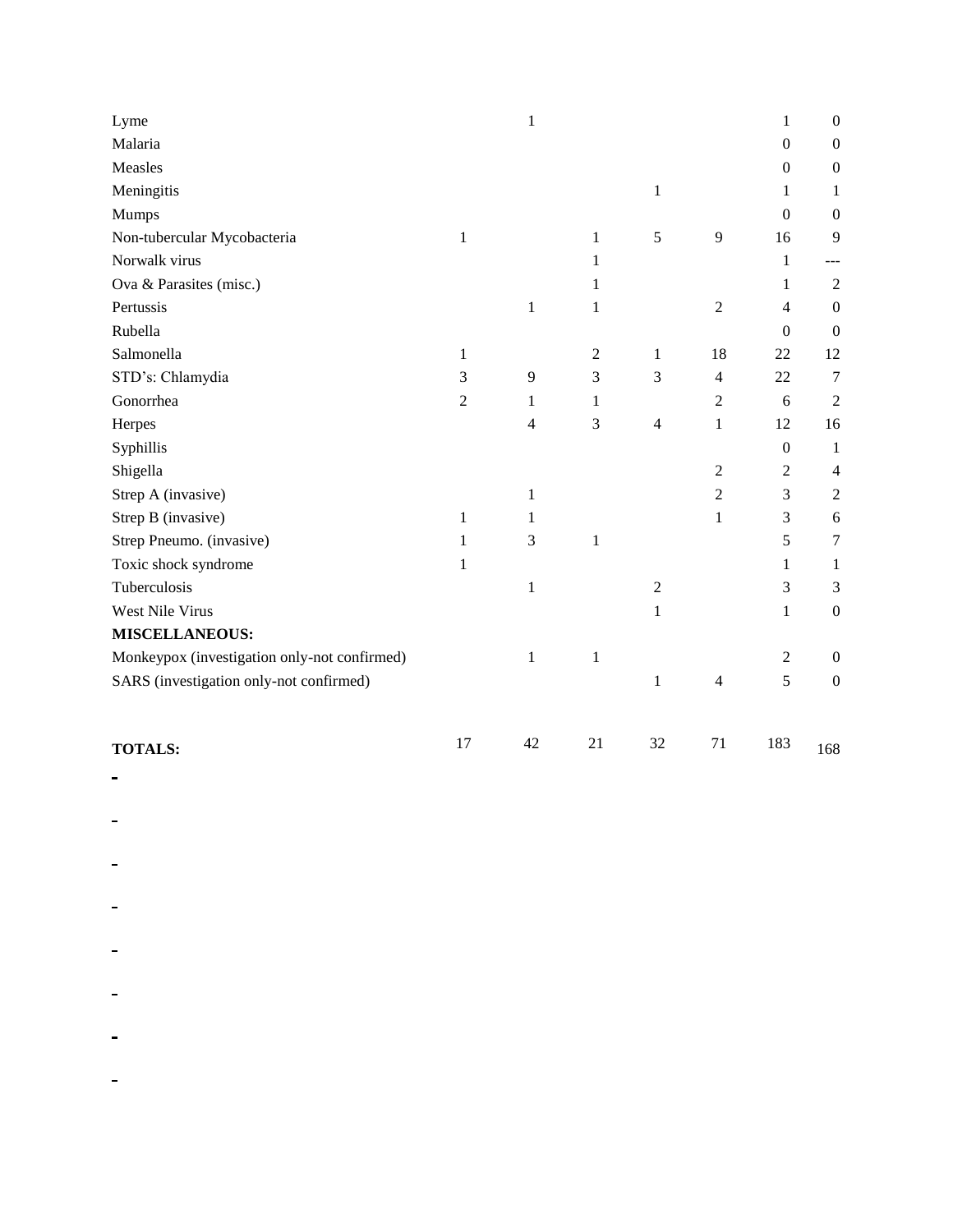- 
- 
- 
- 
- 
- 
- 
- 
- 
- 
- 
- -
- -

### **EXHIBIT II**

## **2002-03 HEARING SCREENING STATISTICS BY GRADE LEVEL**

## **\* EEN=Exceptional Educational Needs Children; ECH=Early Childhood**

| NUMBER OF       | <b>SCREENED</b> | <b>RESCREENED</b> | REFERRED | <b>TREATMENT</b>   |
|-----------------|-----------------|-------------------|----------|--------------------|
| <b>STUDENTS</b> |                 |                   |          | <b>RECOMMENDED</b> |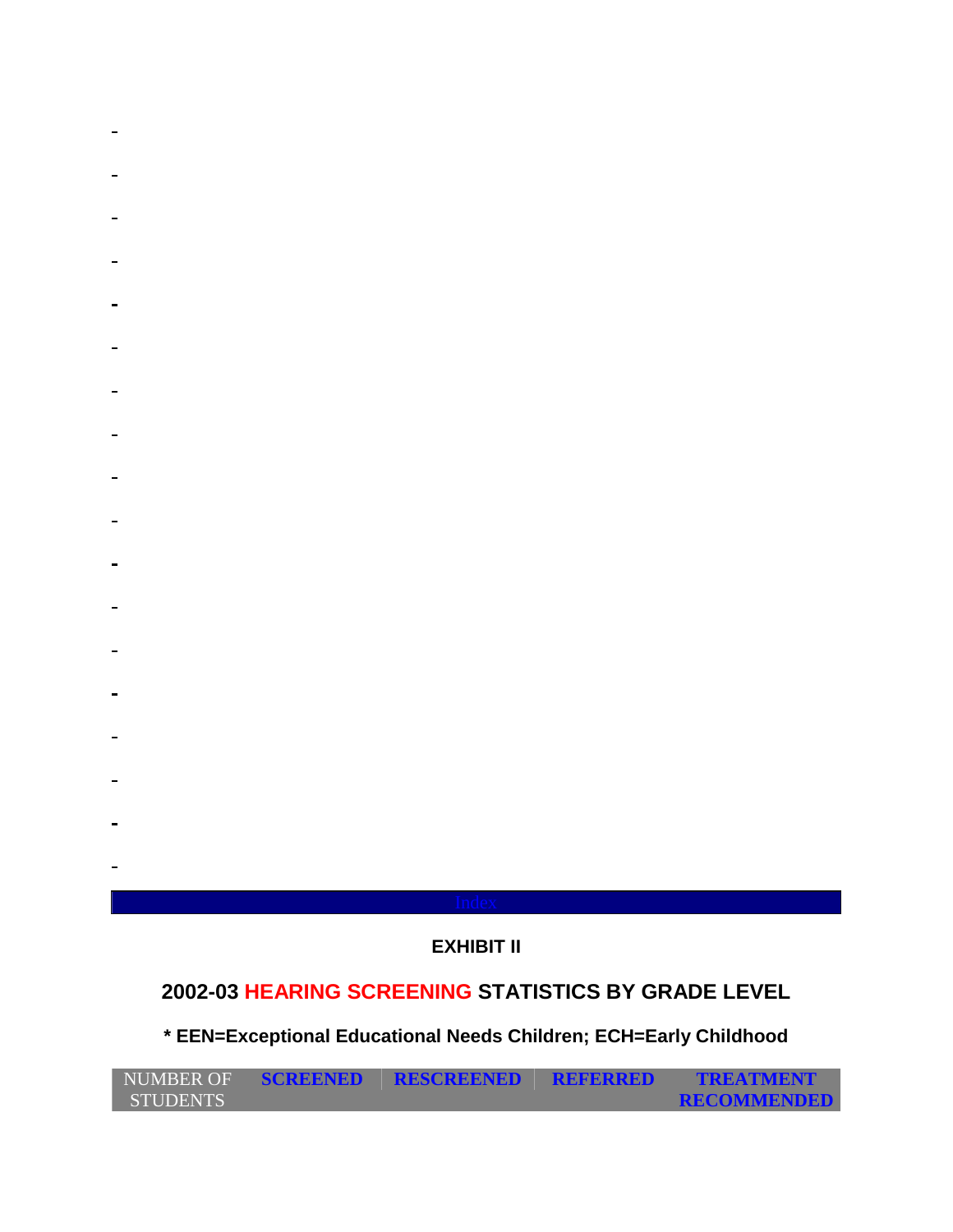| <b>DAY CARE</b> | 354  | 64  | $\overline{0}$ | 0                 |
|-----------------|------|-----|----------------|-------------------|
| PRESCHOOL       | 596  | 99  | 12             | 4                 |
| *EEN, ECH       | 72   | 56  | $\overline{2}$ | 0                 |
| 3K              | 103  | 29  | $\overline{0}$ | 0                 |
| $4K$            | 299  | 63  | 5              | $\overline{2}$    |
| $5K$            | 814  | 151 | 12             | 9                 |
| 1               | 762  | 82  | 8              | 7                 |
| $\overline{2}$  | 1146 | 106 | 7              | 6                 |
| 3               | 842  | 84  | 12             | 11                |
| 4               | 50   | 6   | $\theta$       | $\Omega$          |
| 5               | 35   | 10  | 0              | $\mathbf{\Omega}$ |
| 6               | 34   | 0   | 0              |                   |
| 7               | 29   |     |                |                   |
| 8               | 36   | 3   | $\overline{0}$ | 0                 |
| 9               |      |     |                |                   |
| 10              |      |     |                |                   |
| 11              |      |     |                |                   |
| 12              |      |     |                |                   |
| <b>TOTAL</b>    | 5172 | 754 | 59             | 40                |

### **2002-2003 VISION SCREENING STATISTICS BY GRADE LEVEL**

## **\* EEN=Exceptional Educational Needs Children; ECH=Early Childhood**

| <b>DAY CARE</b>  |      |     |                |                  |
|------------------|------|-----|----------------|------------------|
| <b>PRESCHOOL</b> | 52   | 10  | $\mathbf{1}$   | $\boldsymbol{0}$ |
| EEN, ECH         | 131  | 47  | 4              | 3                |
| 3K               | 35   | 5   | $\overline{2}$ | $\overline{0}$   |
| $4K$             | 232  | 13  | 11             | 4                |
| 5K               | 1302 | 118 | 31             | 15               |
| 1                | 797  | 59  | 30             | 20               |
| $\overline{2}$   | 825  | 38  | 33             | 22               |
| 3                | 817  | 75  | 58             | 34               |
| $\overline{4}$   | 876  | 96  | 64             | 37               |
| 5                | 873  | 96  | 51             | 30               |
| 6                | 983  | 85  | 50             | 18               |
| 7                | 958  | 84  | 44             | 15               |
| 8                | 1024 | 68  | 49             | 14               |
| 9                |      |     |                |                  |
| 10               |      |     |                |                  |
| 11               |      |     |                |                  |
| 12               |      |     |                |                  |
| <b>TOTAL</b>     | 8905 | 794 | 428            | 212              |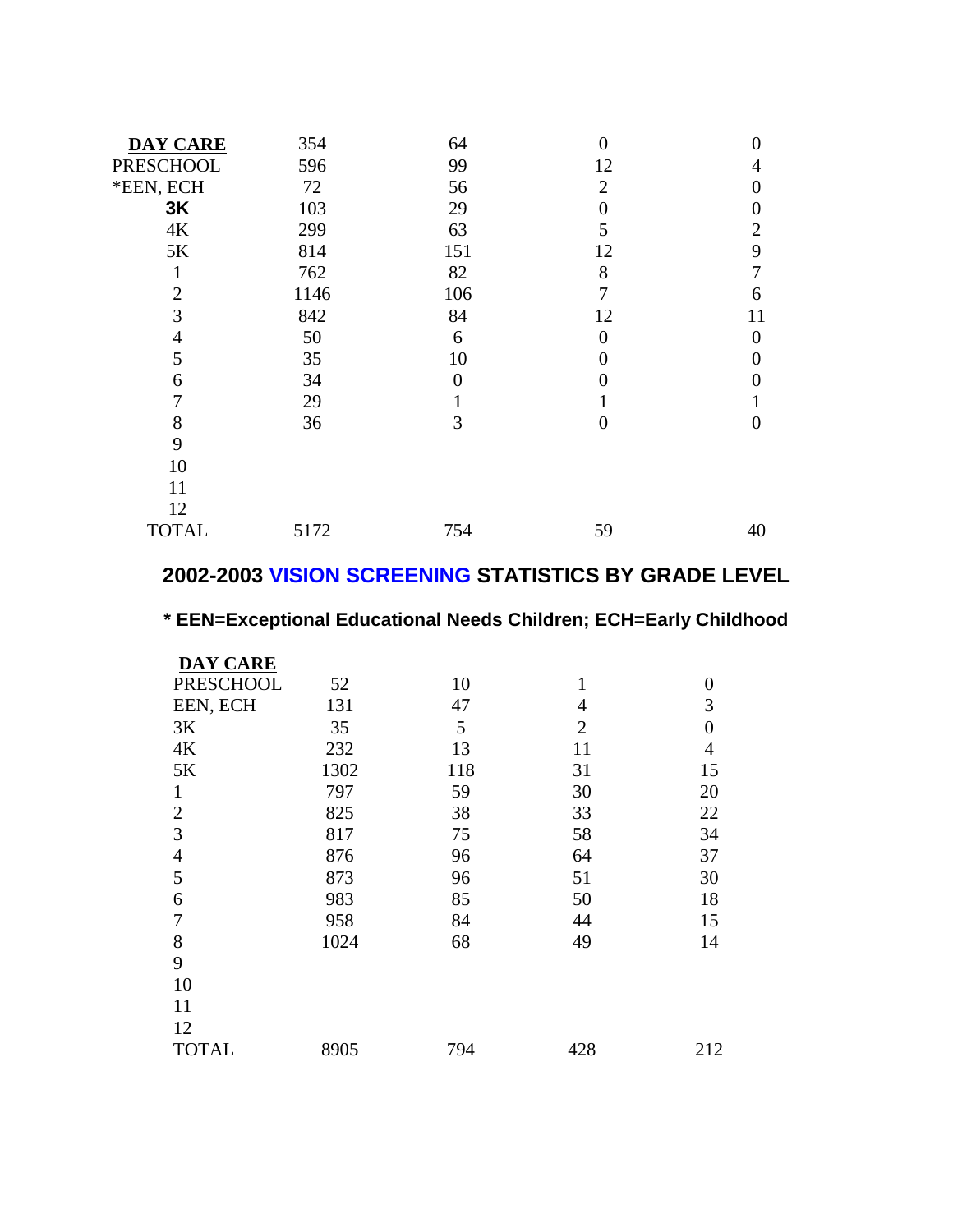**Key**

**"Screened" - HST will use total enrollment for each grade including absentees.**

**"Rescreened" - HST will record actual number rescreened**

**"Referred" - RN will record number referred by letter to parent.**

**"Treatment Recommended - RN will record number of children who actually saw a doctor or are currently under the care of a doctor.**

### **EXHIBIT IV**

## **2003 – OZAUKEE COUNTY NUMBER OF HOME CARE CLIENTS**

### BY PRIMARY PAY SOURCE

| <b>Primary</b>       | Number of       |
|----------------------|-----------------|
| <b>Pay Source</b>    | <b>Patients</b> |
| Medicaid (Title 19)  | 25              |
| Private Insurance    | 5               |
| Other Fee Adjustment | 27              |
| Private Pay          | 12              |
| <b>TOTAL</b>         | 69              |

### **NUMBER OF HOME CARE ADMISSIONS AND READMISSIONS BY REFERRAL, SOURCE & SITE**

| <b>Referral Source and Site</b>  | <b>Visit Type</b>  |
|----------------------------------|--------------------|
|                                  | Admission/         |
|                                  | <b>Readmission</b> |
| <i>Referred by:</i>              |                    |
| Family, Friends, Neighbors, Self | 21                 |